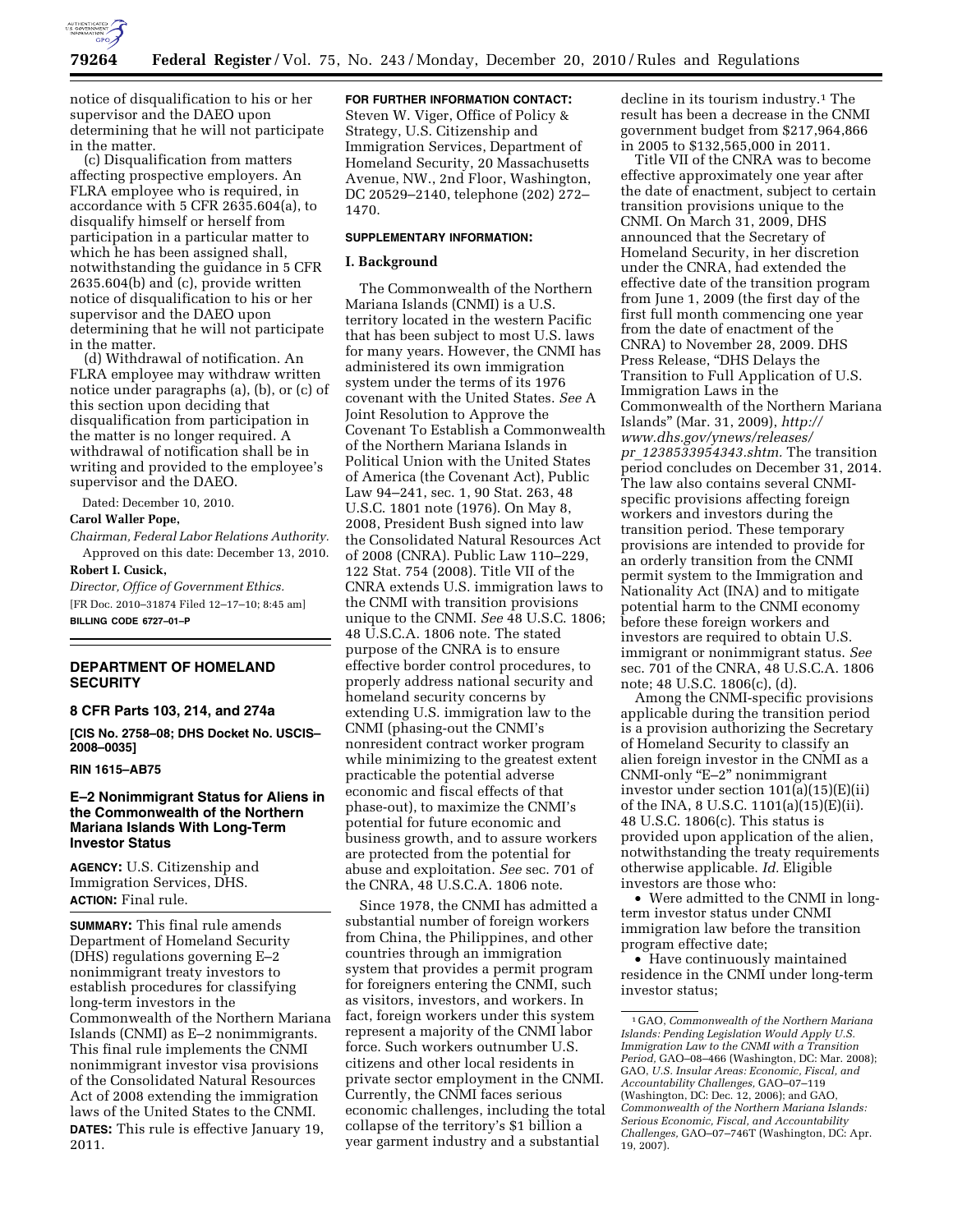• Are otherwise admissible to the United States under the INA; and

• Maintain the investment(s) that formed the basis for the CNMI long-term investor status. *Id.* 

#### **II. Proposed Rule**

In accordance with the CNRA, on September 14, 2009, DHS proposed the requirements and procedures for foreign investors in the CNMI to obtain nonimmigrant status within the E–2 treaty investor classification (''E–2 CNMI Investors''). *See* 74 FR 46938. DHS provided a 30-day comment period in the proposed rule, which ended on October 14, 2009. The comments received during the comment period are discussed below.

The proposed rule preamble described the CNMI's immigration programs for investors that existed before November 28, 2009. *Id.* at 46939. The proposed rule also described the current United States E–2 treaty investor nonimmigrant status. *Id.* at 46940; *see*  INA sec. 101(a)(15)(E)(ii), 8 U.S.C. 1101(a)(15)(E)(ii); 8 CFR 214.2(e). DHS proposed the procedures for foreign investors in the CNMI to obtain nonimmigrant status within the E–2 treaty investor classification, including the criteria that must be met and the evidence that must be submitted in order to be eligible for E–2 CNMI Investor nonimmigrant status. *See* 74 FR 46938, 46949 (Sept. 14, 2009).

As stated in the proposed rule, the E–2 CNMI Investor program is intended to provide a smooth transition for existing CNMI investors and to mitigate potential adverse consequences to the CNMI economy if the current investments could not otherwise be maintained as a basis for immigration status during the transition period. At the end of the transition period, the E–2 CNMI Investor classification will cease to exist. E–2 CNMI Investors and qualifying spouses and children must qualify for and obtain a new immigrant or nonimmigrant status under the INA in order to remain in the CNMI or to enter the CNMI after a departure.

#### **III. Final Rule**

This rule provides the procedures to obtain status as an E–2 CNMI Investor. The final rule adopts most of the regulations set forth in the proposed rule. The rationale for the proposed rule and the reasoning provided in its preamble remain valid with respect to these regulatory amendments, and DHS adopts such reasoning in support of the promulgation of this final rule. DHS has modified some of the proposed provisions for the final rule in response to the public comments received on the

proposed rule. These changes are explained in detail in the summary of comments and DHS responses below and are briefly summarized as follows:

1. The proposed rule provided that a CNMI Long-Term Business Entry Permit holder with a CNMI Long-Term Business Certificate would be eligible for a period of two years on the basis of the alien's minimum \$150,000 investment. The final rule reduces the minimum investment to \$50,000. New 8 CFR 214.2(e)(23)(iii)(A)(2).

2. The final rule provides a two-year application period after the effective date of the final rule. *See* new 8 CFR 214.2(e)(23)(v). The proposed rule had proposed that applicants be required to apply for E–2 CNMI Investor status within two years of the beginning of the transition period. This change is one of a number of updating changes to reflect the fact that the transition program effective date is now in the past. Other such changes include: Changing references to the transition program effective date and to CNMI-issued immigration statuses to the past tense, as those statuses no longer are in effect after that date; changing the reference date to CNMI laws in effect from May 8, 2008 (CNRA date of enactment) to November 27, 2009 (day before transition program effective date); and removing the definition of ''transition program effective date'' from new 8 CFR 214.2(e)(23)(ii) as that definition is now in the general definitions section of the immigration regulations at 8 CFR 1.1(bb). *See* new 8 CFR 214.2(e)(23)(v).

3. The final rule adds the phrase ''or any successor body'' to the provision describing where a denial may be appealed. The proposed rule had proposed that denied petitions may be appealed to the USCIS Administrative Appeals Office. *See* new 8 CFR  $214.2(e)(23)(ix)$ .

4. The final rule clarifies the authority and process by which applicants in the CNMI can be granted E–2 CNMI Investor status in the CNMI without having to travel abroad to obtain a nonimmigrant visa. *See* new 8 CFR 214.2(e)(23)(xvi).

5. The final rule adds the term ''continuous'' to clarify the period of absence that would break continuity of residence under the definition of ''continuously maintained residence in the CNMI.'' *See* new 8 CFR 214.2(e)(23)(ii)(D).

6. The final rule makes technical changes to the fee waiver provisions, in order to conform the rule to the reorganized format of 8 CFR 103.7 provided in the DHS final rule, "U.S. Citizenship and Immigration Services Fee Schedule,'' 75 FR 58962 (September 24, 2010). *See* new 8 CFR 103.7(c)(3)(xix).

## **IV. Comments Received on the Proposed Rule**

During the 30-day comment period, DHS received 13 comments from a variety of individuals and organizations, including the CNMI Governor's Office, the Saipan Chamber of Commerce, a former Senator of the CNMI, a Member of Congress, and other interested organizations and individuals.

DHS considered the comments received and all other materials contained in the docket in preparing this final rule. The final rule does not address comments that were beyond the scope of the proposed rule, including those seeking changes to United States statutes, changes to regulations or petitions outside the scope of the proposed rule, or changes to the procedures of other DHS components or agencies.

All comments and other docket material may be reviewed at the Federal Docket Management System (FDMS) at *<http://www.regulations.gov>*, docket number USCIS–2008–0035.

#### *A. Summary of Comments*

Of the 13 comments USCIS received, two comments supported the proposals in the rule as a whole and welcomed DHS's efforts to minimize, to the greatest extent practicable, potential adverse economic and fiscal effects of federalization and to maximize the CNMI's potential for future economic and business growth.

Most commenters expressed concerns over specific provisions in the proposed rule, such as: The requirement to obtain a visa to re-enter the CNMI; the minimum investment of \$150,000 for Long-Term Business Investors; and the continuous residence requirement. Several commenters wrote that certain investors would be ineligible for the E–2 CNMI Investor visa, that the rule will cause severe economic harm to the CNMI economy, and that DHS is incorrect in its interpretation of the effect of an extension of the transition period.

#### *B. Comments*

The specific comments are organized by subject matter and addressed below.

### 1. Visa Requirement (Travel and Reentry)

Two commenters disagreed with the proposed requirement that investors must obtain a visa to re-enter the CNMI. Commenters stated that obtaining a visa is an expensive and time-consuming process. DHS is aware of the public's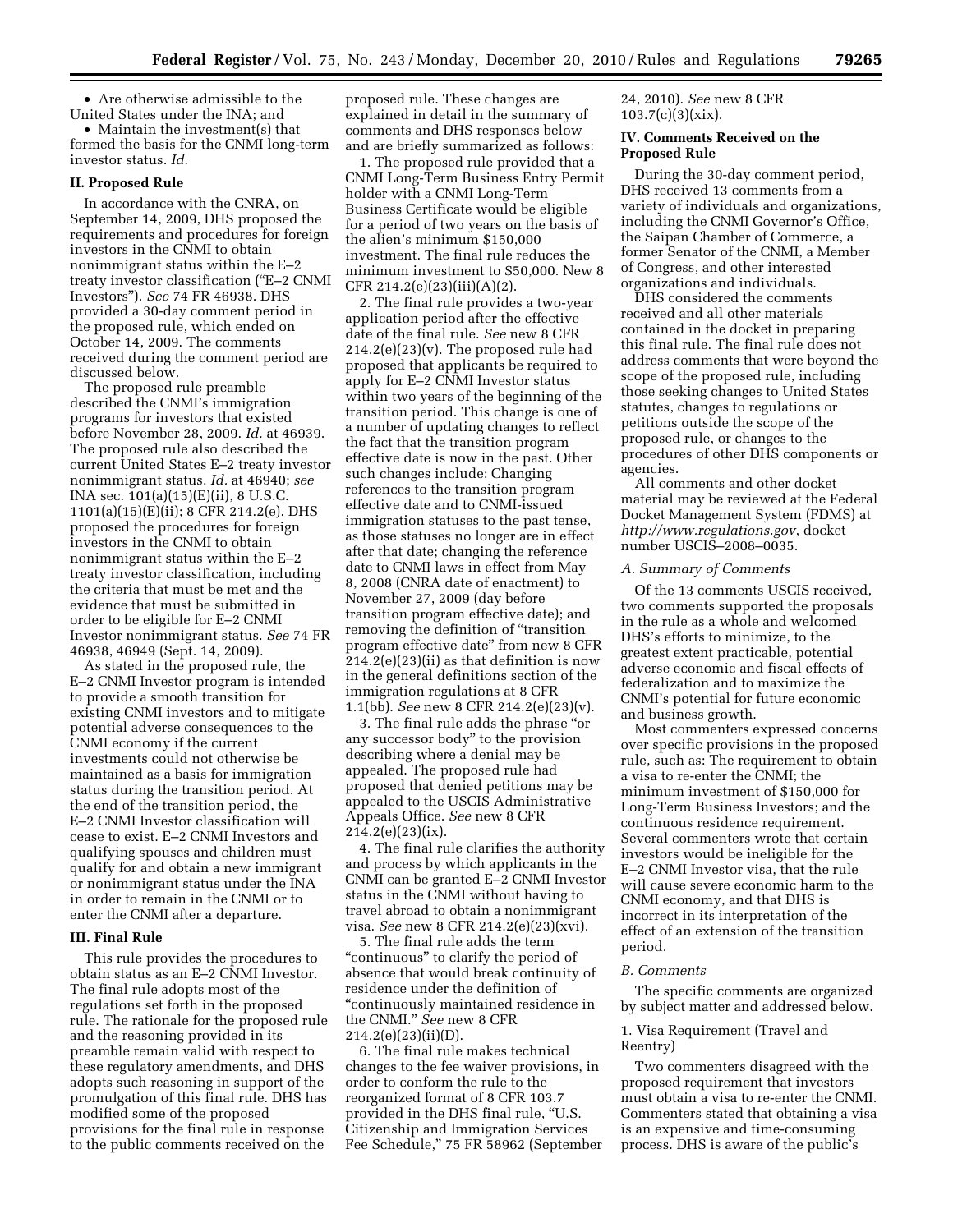concerns regarding the cost and time involved in obtaining a U.S. visa. However, visa fees and visa processing times are managed by the Department of State (DOS). After careful consideration, DHS is maintaining the visa requirement for investors who are abroad and seek to be admitted to the CNMI. A primary purpose of the CNRA is ''to ensure that effective border control procedures are implemented and observed, and that national security and homeland security issues are properly addressed.'' CNRA sec. 701(a), 48 U.S.C.A. 1806 note. The visa process is an important aspect of effective border control. Therefore, DHS does not consider it appropriate as a matter of travel security and immigration policy to waive visa-based grounds of inadmissibility for those E–2 CNMI Investors who travel abroad and wish to return to the CNMI.

However, DHS is able to address to a significant extent the general concern reflected in the comments about visas and travel costs by clarifying in the final rule the authority and process by which applicants who are already within the CNMI may be determined to be admissible to the United States and granted E–2 CNMI Investor status. For CNMI investors, DHS is providing beneficiaries of an E–2 CNMI petition in the CNMI with a grant of E–2 CNMI Investor status without requiring that they depart the CNMI in order to obtain a visa. In other words, an alien in the CNMI who is eligible for E–2 status will not have to make a trip abroad solely for the purpose of obtaining a visa, but if the alien is otherwise abroad, he or she will have to obtain a visa in order to travel to the CNMI.

DHS notes that there is a distinct difference between a visa and a status. DOS issues a visa at a U.S. Embassy or consulate office abroad. A visa, placed in the alien's passport, allows an alien to travel to a port of entry and apply for admission to the United States in a particular status. While having a visa does not guarantee admission to the United States, it does indicate that a consular officer has determined that the alien is eligible to apply for admission for a specific purpose.

DHS is responsible for all admissions into the United States. If an alien seeking admission to the United States is admissible, DHS admits the alien and grants his or her status in the United States. The specified status controls the period of stay and conditions of such stay. In most cases, DHS grants status at the port of entry. As previously indicated, DHS is providing beneficiaries of an E–2 CNMI petition in the CNMI with a grant of E–2 CNMI

Investor status without requiring that they depart the CNMI. The grant of such status is within DHS' purview. Visa issuance is handled by DOS.

#### 2. Visa Issuance

One commenter stated that the Department of State should issue visas in the CNMI and allow dependents to be exempt from applying in person for their E–2 CNMI Investor visas. Another commenter wrote that the E–2 CNMI Investor visa should allow for multiple entries.

DHS cannot address these particular suggestions in this rule. Visa issuance is a function of the Department of State, and thus beyond the scope of this DHS rule. In any case, DHS believes that the concerns about visa issuance and the need for multiple-entry visas are adequately addressed by the waiver provision discussed below.

The Supplementary Information to the proposed rule discussed the fact that E–2 CNMI Investor status could be granted directly to aliens present in the CNMI, unlike aliens abroad seeking that status who first must be issued an E–2 CNMI Investor nonimmigrant visa by the Department of State at a consular post abroad and thereafter seek admission in E–2 CNMI Investor status. *See* 74 FR 46940; proposed 8 CFR 214.2(e)(23)(vii). The proposed regulatory language, however, was not explicit about how that would be done consistent with the requirement that the alien be admissible to the United States. Thus, in order to give additional assurance and direction on this point to the affected public and to USCIS adjudicators, the final rule clarifies that a waiver of inadmissibility under section 212(d)(3)(A)(ii) of the INA may be granted to an eligible alien seeking an initial grant of E–2 CNMI Investor status from DHS while in the CNMI. *See* new 8 CFR 214.2(e)(23)(xvi). Such aliens will necessarily lack an E–2 CNMI Investor nonimmigrant visa issued by the Department of State, and are thus inadmissible under section  $212(a)(7)(B)(i)(II)$  of the INA; they also by definition will (unless changing to E–2 CNMI Investor status from another nonimmigrant status under the INA) be aliens present in the United States without admission or parole, and thus inadmissible under section 212(a)(6)(A) of the INA. Therefore, the rule allows for a waiver of those two grounds of inadmissibility for aliens with appropriate documentation.

This waiver provision is based upon the specific language in section  $212(d)(3)(A)(ii)$  that in the case of an alien ''in possession of appropriate documents'' who is seeking admission

as a nonimmigrant, most grounds of inadmissibility may be discretionarily waived. INA sec. 212(d)(3)(A)(ii), 8 U.S.C. 1182(d)(3)(A)(ii). In the unique situation of the CNMI, considering the express application of the nonimmigrant investor visa provision of the CNRA to aliens lawfully present in the CNMI in a non-INA status and without a previous reason to have needed to obtain a U.S. nonimmigrant visa from the Department of State, and mindful that the stated goal of the CNRA is to mitigate potential adverse consequences of transition to the extent possible, DHS concludes that the ''appropriate documentation'' requirement for the waiver may be met by aliens who meet the documentary requirements for petition approval described in new 8 CFR 214.2(e)(23)(vi). Those requirements include, but are not limited to, evidence of prior admission in CNMI investor status. As a conforming change, new 8 CFR 214.2(e)(23)(vi) has been titled ''Appropriate documents'' instead of the previous "Accompanying evidence," and a valid unexpired passport is required as necessary evidence. *Id.* 

In the case of spouses and children present in the CNMI who are seeking a derivative grant of E–2 Investor nonimmigrant status based upon a principal investor's approved petition, to satisfy the ''appropriate documents'' requirement for a section  $212(d)(3)(A)(ii)$  waiver of inadmissibility under INA sections  $212(a)(6)(A)(i)$  and  $212(a)(7)(B)(i)(II)$ , the applicant must present (1) a valid unexpired foreign passport and (2) evidence that the spouse or child is lawfully present in the CNMI under section 1806(e) of title 48, U.S. Code (the so-called ''grandfather provision'' applicable until not later than November 27, 2011 to aliens issued ''umbrella permits'' or other authorization by the CNMI government prior to November 28, 2009). Such evidence may include evidence of a grant of parole by USCIS or a grant of parole by DHS pursuant to a grant of advance parole by USCIS under DHS policy in furtherance of the grandfather provision (in other words, parole granted to aliens residing in the CNMI as of November 28, 2009, rather than parole granted to arriving aliens for other reasons). *See* new 8 CFR 214.2(e)(23)(xvi). The intended beneficiaries of this discretionary waiver are spouses and children lawfully residing in the CNMI under the grandfather provision. The reference to parole documents is included in the final rule because of uncertainty about what type of CNMI documentation may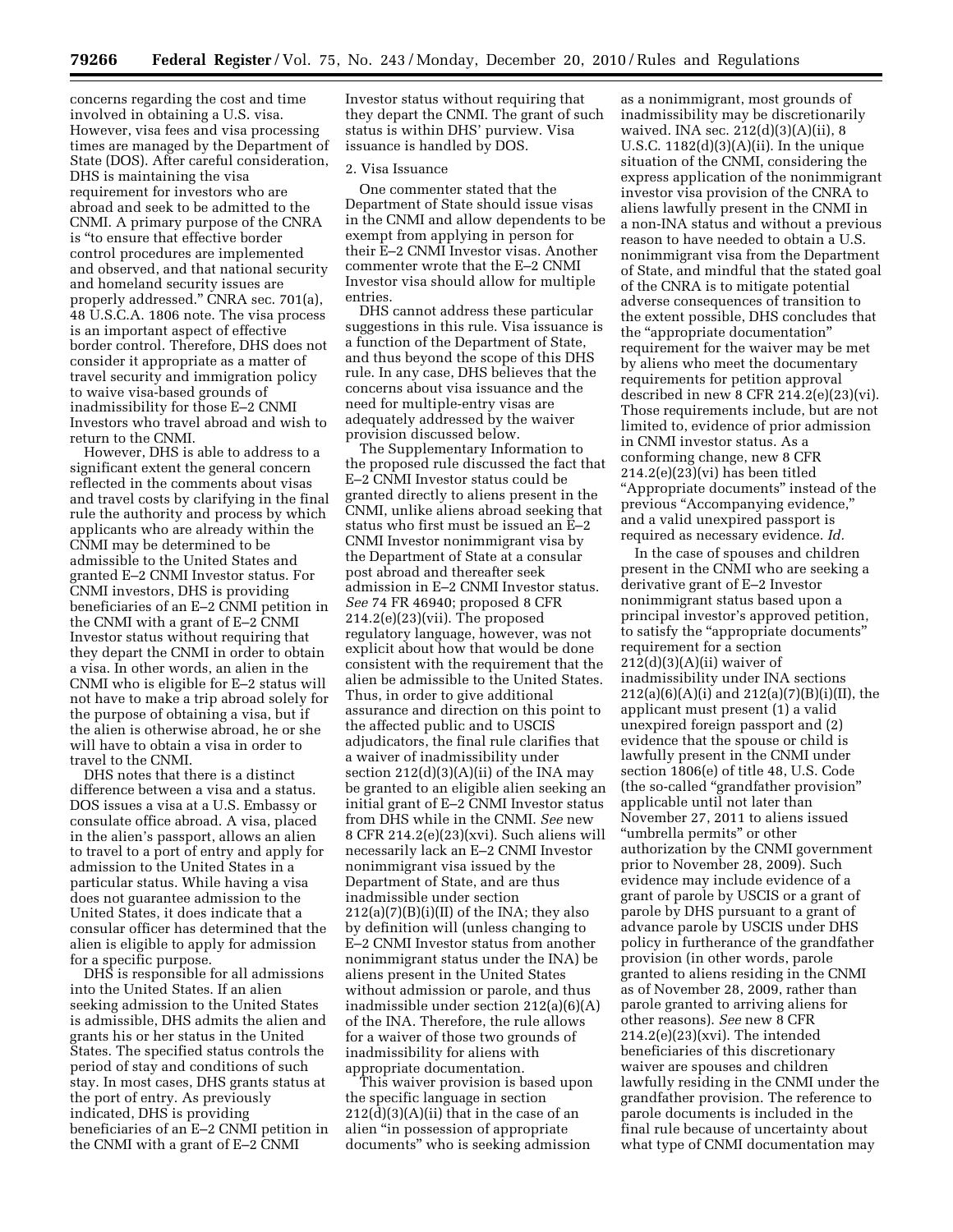be in the possession of these aliens, since they are not themselves investors and may not have ''umbrella permits'' or other CNMI-issued work authorization documents. Furthermore, USCIS has used parole and advance parole broadly with respect to lawfully present aliens in the CNMI since the transition date for humanitarian reasons, and thus DHS parole documents may be the best way to identify some members of the ''grandfather'' provision group.

## 3. Eligible Long-Term CNMI Investors

Six comments opposed or offered suggestions on the proposed list of CNMI investor categories that would be eligible for the E–2 CNMI Investor visa.

## (a) High Level Managers

One commenter stated that the proposed regulation omits high level managers from the eligible categories of CNMI long-term investors. The commenter also stated that these managers may not be eligible for L visas. If granted upon petition by an employer, the L–1A Intracompany Transferee Executive or Manager nonimmigrant classification enables a U.S. employer to transfer an eligible executive or manager from one of its affiliated foreign offices to one of its offices in the United States. INA sec. 101(a)(15)(L), 8 U.S.C. 1101(a)(15)(L); 8 CFR 214.2(l). The commenter suggested that high level managers be eligible for E–2 CNMI Investor status.

The final rule includes all CNMI investors who meet the long-term investor requirement under the CNRA. *See* new 8 CFR 214.2(e)(23)(iii). If a high-level manager is also an investor eligible for E–2 CNMI Investor status, the individual may obtain that status, but the final rule does not provide E– 2 CNMI Investor status to employees who are not the actual investors in the approved investment. The final rule cannot go beyond the statute, which specifically provides that CNMI E–2 Investor status is limited to those investors described in 48 U.S.C. 1806(c), and therefore the comment cannot be adopted. High level managers likely are ineligible for long-term investor status because they are not the actual investors. Although high level managers may be ineligible for the E–2 CNMI Investor visa, they may be eligible for either an H–1B or a transitional worker visa. Thus no change is made in the final rule in response to this comment.

### (b) Ineligible CNMI Investors

One commenter wrote that hundreds of investors would be left out under the proposed regulation. The comment did not identify which types of investors

would not be included in the proposed regulation. Certain categories used by the CNMI, including the short-term business entry permit, the long-term business entry permit, and the 2–Year Japanese Retiree classification, are not eligible for E–2 CNMI Investor status because these categories do not relate to long-term investors, as required by the CNRA. Based upon a review of CNMI investor classifications, DHS has included all long-term CNMI investors, including retiree investors, in the list of investors eligible for the E–2 CNMI Investor classification. *See* new 8 CFR 214.2(e)(23)(iii).

(c) Grandfathering Long-Term CNMI Investors

One commenter suggested that DHS "grandfather" long-term permit holders for a period of four years without adding new enforcement criteria in order to avoid economic disruption. While grandfathering long-term CNMI permit holders arguably could lessen economic disruption, grandfathering is not an option under the CNRA. Section 702(c) of the CNRA provides for a CNMI investor classification with specific eligibility requirements, to be provided only ''upon the application of an alien.'' 48 U.S.C.  $1806(c)(1)$ . In accordance with the eligibility requirements under the CNRA, the E–2 CNMI Investor visa is available to all CNMI investors with valid long-term investor permits. The final rule has been drafted to minimize the potential adverse economic and fiscal effects by applying standards similar to those used by the CNMI government in approving long-term investors in the CNMI. Thus DHS is not adopting this comment.

(d) Minimum Investment for Long-Term Business Investors

Three commenters wrote that the \$150,000 minimum investment requirement for Long-Term Business Investors will exclude investors who were granted Long-Term Business Certificates by the CNMI at a lower investment minimum of \$50,000. In response to these comments, and in view of the fact that the CNMI government has previously granted Long-Term Business Certificates with a minimum investment of \$50,000, the final rule has been amended to include those investors who were granted longterm business certificates with a minimum investment of \$50,000, as long as they continued to hold that status on the transition program effective date. DHS decided to reduce the general minimum investment requirement rather than creating a separate eligible investor category in

order to minimize any potential confusion in the adjudication process. *See* new 8 CFR 214.2(e)(23)(iii)(A).

This modification of the proposed rule furthers the goal of DHS to minimize the potential adverse economic and fiscal effects of this rulemaking on the CNMI by including all CNMI long-term investor classifications. It is consistent with the CNRA's references to aliens previously admitted to the CNMI in long-term investor status as eligible for the E–2 CNMI Investor nonimmigrant program.

#### 4. Continuous Residence

One commenter wrote that what the commenter described as the six-month residence requirement will be unnecessarily rigorous for those investors who do not reside in the CNMI, proposing instead to reduce the requirement to two months. Another commenter wrote that the residence requirement should apply at the start of the transition period.

The rule does not in fact specifically require six months of residency; rather, the investor is required to have resided in the CNMI since he or she was lawfully admitted as a long-term investor (which, given the passage of time since the last date that such an admission could have taken place under the former CNMI immigration laws— November 27, 2009—is necessarily longer than six months), and to have been present in the CNMI for half the time that he or she has resided in the CNMI A continuous absence of six months or more may be considered to break the continuity of residence. New 8 CFR 214.2(e)(23)(ii)(D). DHS therefore interprets the comment to raise in general a concern about required residence time, and to request a reduction in the residence time to two months. DHS understands the concern but is unable to agree with the suggestion to reduce the residency requirement to two months or otherwise to modify it substantively. The CNRA requires that the investor have ''continuously maintained residence in the Commonwealth under long-term investor status.'' Therefore, by definition, the status is unavailable to those who do not reside in the CNMI. While reasonable absence is not incompatible with maintaining residence, DHS does not believe that the lengths of absence suggested by the commenter, amounting essentially to absentee investment, are consistent with the statute. DHS has made a technical amendment to further clarify that the reference to an absence of six months or more as breaking the continuity of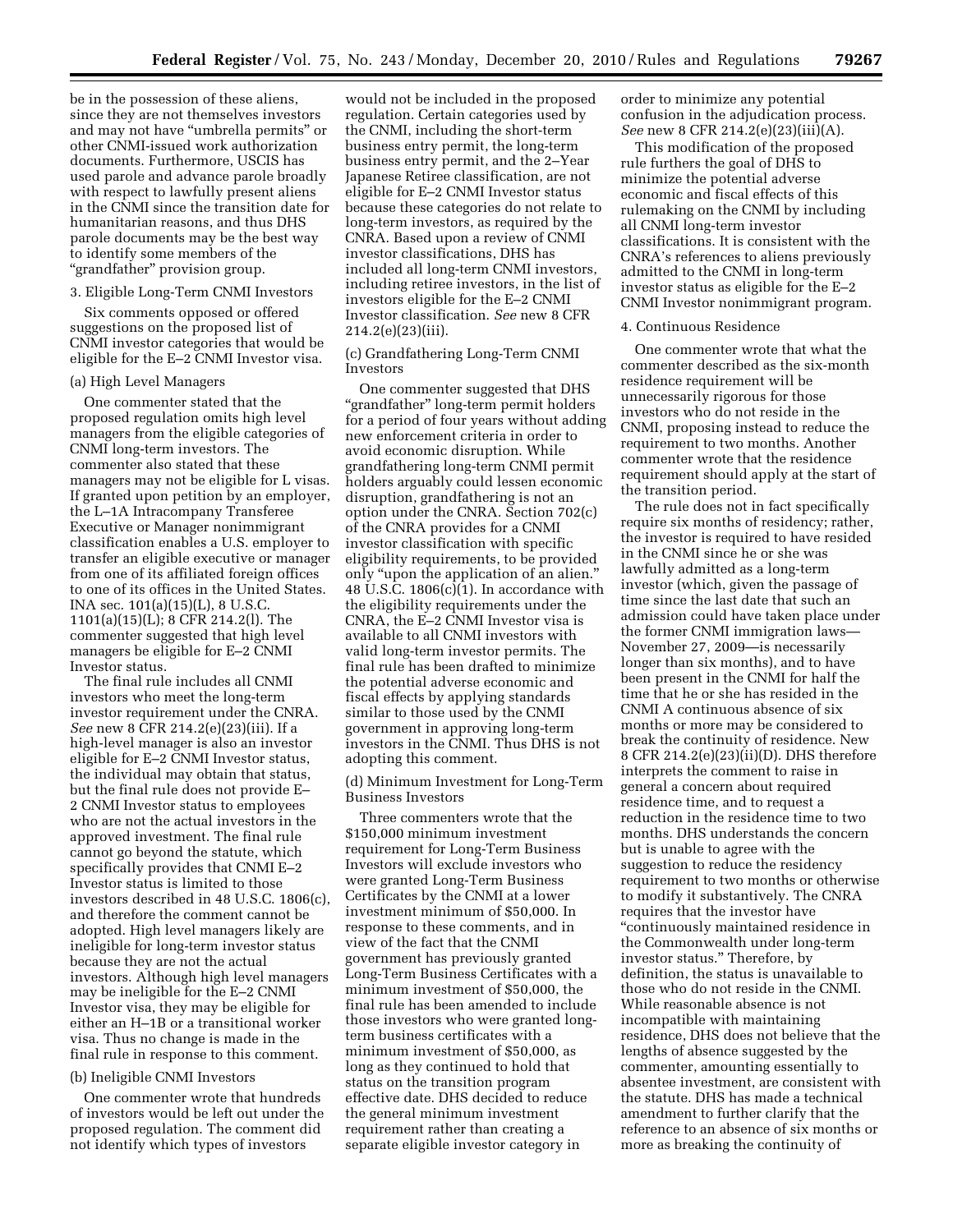residence means a ''continuous'' absence of six months or more.

In response to the commenter who wrote that the residence requirement should apply at the start of the transition period (*i.e.,* that DHS should not consider whether the investor resided in the CNMI during the period of status under CNMI law prior to the transition program effective date), DHS does not believe that such a change is consistent with the CNRA's requirement that the alien have "continuously maintained residence in the Commonwealth under long-term investor status.'' 48 U.S.C. 1806(c)(1)(B). By definition, long-term investor status was a status provided prior to the transition program effective date under the laws of the CNMI formerly in effect. *Id.* In the proposed rule, DHS provided as liberal a construction of the CNRA's residence requirements as it reasonably could do under the statute, including permitting substantial periods of absence from the CNMI not to terminate continuous residence. *See* new 8 CFR  $214.2(e)(23)(ii)(D)$ . For these reasons, DHS made no changes in response to this comment, other than the technical clarification identified above.

#### 5. Economic Impact

Some commenters stated that the rule would have a significant negative impact on the CNMI economy. More specifically, these commenters objected that the analysis ''substantially understated'' the adverse effects of the rule and imposed an "exit requirement" upon investors at the end of the transition period.

DHS disagrees with the commenters' assertion that this rule represents either an ''adverse'' economic impact or an "exit requirement." The commenters may be conflating the economic impact of the CNRA's imposition of the immigration laws of the U.S. on the CNMI with the actual economic impact of this rule. When measuring the costs of a regulation, USCIS must measure these costs against a baseline. Per guidance from OMB Circular A–4, the baseline should be the best assessment of the way the world would look absent the proposed action. Without this rule in place, foreign investors who cannot qualify for status under the immigration laws of the U.S. would be required by the CNRA to leave the CNMI no later than Nov. 27, 2011. With this rule in place, foreign investors who cannot qualify for status under the immigration laws of the U.S. are allowed to stay until December 31, 2014. Consequently, this rule allows certain foreign investors to remain in the CNMI several years beyond when they would be able to stay

without this rule in place. In this manner, this rule provides a significant economic benefit to the CNMI, and comments expressing concern over the economic impacts of this rule are misplaced.

One commenter wrote that DHS incorrectly determined that the proposed regulation does not constitute a major rule under the Small Business Regulatory Enforcement Fairness Act of 1996 (SBREFA). The commenter believes that this rule should be considered a major rule and therefore subject to disapproval by both Houses of the U.S. Congress and the President of the United States.

DHS does not agree with the commenter. The commenter is apparently citing SBREFA's Congressional Review Act, 5 U.S.C. 801 (CRA). The CRA delays implementation, and provides a mechanism for congressional disapproval, of regulations designated as ''major rules'' by the Administrator of the Office of Management and Budget. Such a designation is made where OMB finds the rule has resulted in or is likely to result in (a) an annual effect on the economy of \$100,000,000 or more; (b) a major increase in costs or prices for consumers, individual industries, Federal, State, or local government agencies, or geographic regions; or (c) significant adverse effects on competition, employment, investment, productivity, innovation, or on the ability of United States-based enterprises to compete with foreign based enterprises in domestic and export markets. *See* 5 U.S.C. 804(2). OMB has not determined that this rule is a major rule and, therefore, the CRA does not apply.

One commenter argued that DHS utilized outdated data which led to an understated economic impact on foreign-owned businesses.

As mentioned in the analysis, precise data for the CNMI are difficult to obtain. The 2005 CNMI Household, Income, and Expenditures Survey data, used in the initial analysis, have been updated with the most current publicly-available data from the 2007 Economic Census of Island Areas in the final analysis. The analysis required by the Regulatory Flexibility Act need not produce statistical certainty; the law requires that DHS ''demonstrate a 'reasonable, good-faith effort' to fulfill [the RFA's] requirements.'' *Ranchers Cattlemen Action Legal Fund* v. *U.S. Dep't of Agric.,* 415 F.3d 1078, 1101 (9th Cir. 2005); *see also Associated Fisheries of Maine* v. *Daley,* 127 F.3d 104, 114–15 (1st Cir. 1997). Also, when conducting a Regulatory Flexibility Analysis, the

RFA requires consideration only of the direct costs of a regulation on a small entity that is required to comply with the regulation. *Mid-Tex Electric Coop.* v. *FERC,* 773 F.2d 327, 340–43 (DC Cir. 1985) (holding indirect impact of a regulation on small entities that do business with or are otherwise dependent on the regulated entities is not considered in RFA analyses); *see also Cement Kiln Recycling Coal.* v. *EPA,* 255 F.3d 855, 869 (DC Cir. 2001) (observing that, in passing the RFA, ''Congress did not intend to require that every agency consider every indirect effect that any regulation might have on small businesses in any stratum of the national economy'').

#### 6. End of Transition Period

Two comments opposed the termination of the E–2 CNMI Investor classification at the end of the transition period.

### (a) Extension of Transition Period

One commenter objected to the DHS interpretation of the CNRA that any extension of the transition period by the Secretary of Labor will only extend the transitional worker visa and not the CNMI-only investor visa. DHS disagrees with the commenter. The CNRA specifically authorizes the Secretary of Labor only to extend ''the provisions of this subsection'' beyond December 31, 2014. *See* 48 U.S.C. 1806(d)(5)(A). ''This subsection" is subsection (d), which solely addresses the transitional worker program. *Id.* The CNRA does not provide authority to extend subsection 1806(c), the nonimmigrant investor program, past the end of the transition period. *Id.* 

## (b) Expiration of E–2 CNMI Investor Classification

One commenter wrote that CNMI investors will be required to apply for a standard U.S. investor visa in order to remain in the CNMI after the transition period has ended. DHS appreciates the concern but is constrained by the CNRA. Although the Secretary of Labor has the authority to extend the initial 5-year transition period with respect to the transitional worker program, the E–2 CNMI Investor provision cannot be extended, as discussed above. The transition period will end on December 31, 2014. *See* new 8 CFR  $214.2(e)(23)(xiv)$ . Investors who seek to remain in the CNMI must apply and be approved for another immigrant or nonimmigrant status on or before December 31, 2014. DHS is aware that some CNMI investors may not qualify for another immigration classification at the end of the transition period;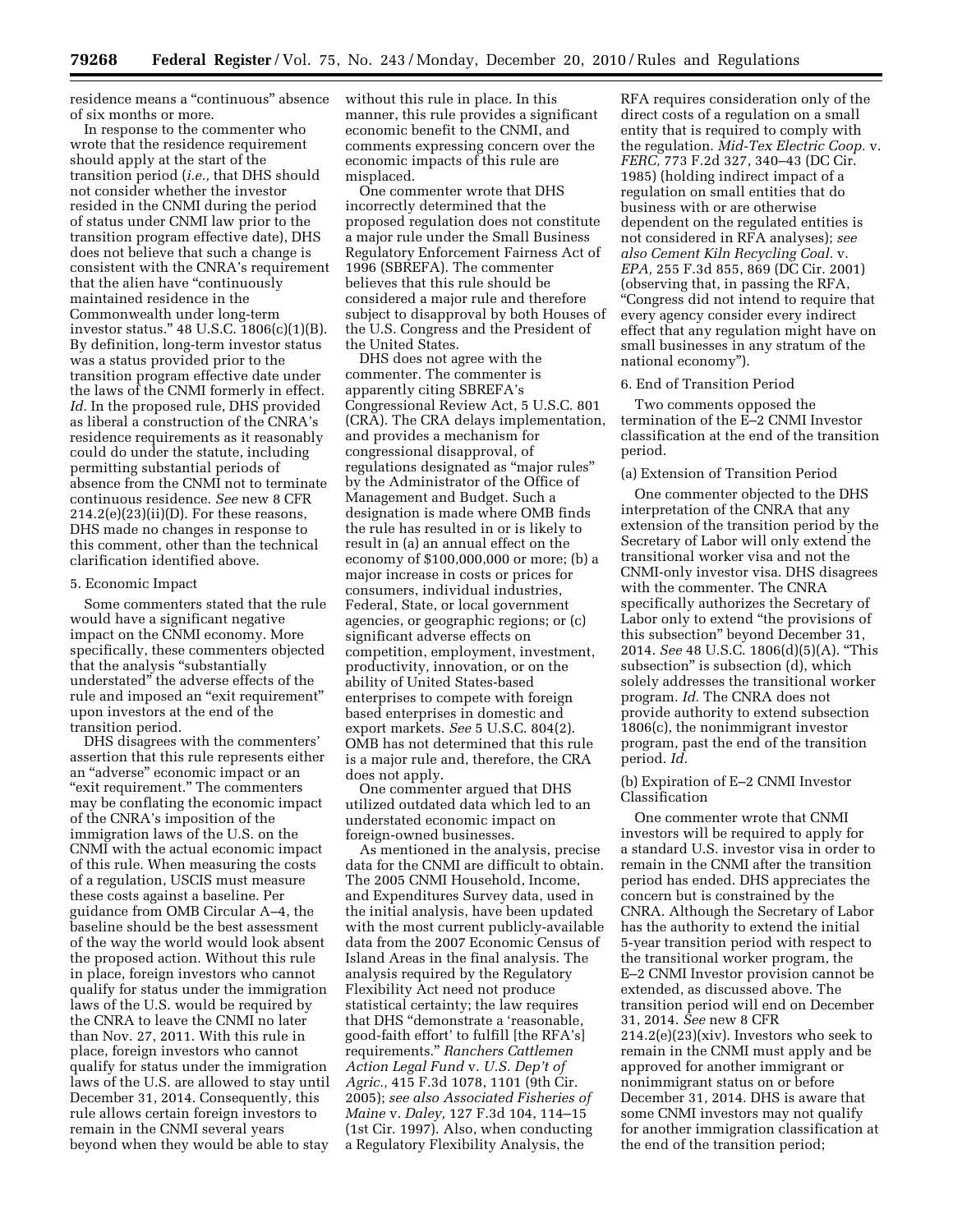however, DHS does not have authority to extend the E–2 CNMI Investor classification beyond its statutory limits.

### **V. Other Changes**

Since DHS issued the proposed rule before the transition program effective date, DHS has made a number of other minor changes to the final rule as a result of the timing of the rule. These include:

## *A. Changes of Tense and Other Timing Matters*

The proposed rule was written and issued before the transition program effective date. The fact that the final rule is issued after that date requires some wording changes. In particular, as immigration statuses are now a matter of Federal rather than CNMI law, including the Federal ''grandfathered'' status provided for up to two years past the transition program effective date to aliens based on their status under CNMI immigration law as of that date (*see* 48 U.S.C. 1806(e)), references in the proposed rule that could have been read to imply that CNMI immigration law statuses would continue as such after the transition program effective date have been modified accordingly. *See*  new 8 CFR 214.2(e)(23)(i)(A) (changing references to admission under CNMI law and status as of transition date to the past tense); new 8 CFR 214.2(e)(23)(i)(B) (removing reference to continuous residence ''under such longterm investor status''). These changes are technical rather than substantive, as the applicant for CNMI E–2 Investor status must still show that he or she has continuously resided in the CNMI since admission by the CNMI as a long-term investor, that he or she had long-term investor status as of the transition program effective date, and that he or she has maintained the investment(s) that formed the basis for that status, as provided by the proposed and the final rule. *See* new 8 CFR 214.2(e)(23)(i)(A), (B), (D); 8 CFR 214.2(e)(23)(ii)(D).

DHS has also modified the reference to investor classifications under CNMI law in new 8 CFR 214.2(e)(23)(iii). The proposed rule referred to CNMI law as in effect on May 8, 2008, the date of the CNRA's enactment. As explained in the Supplementary Information to the proposed rule, the reason for that date was to provide a practicable baseline to the rulemaking. In other words, the proposed rule was drafted in such a way so as to take into account the possibility that the CNMI government could modify its long-term investor classifications under the authority to enact immigration law for the CNMI that it possessed prior to November 28, 2009.

Such an action could have had substantial effects on the rulemaking and the public's ability to provide useful comments on it. However, the CNMI government did not modify its long-term investor classifications. Therefore it is appropriate as a nonsubstantive technical change to conform date references in the final rule to the transition of immigration authority on November 27, 2009 (the last day of CNMI immigration authority) rather than May 8, 2008.

DHS has also removed the definition of ''transition program effective date'' that the proposed rule had provided as proposed new 8 CFR 214.2(e)(23)(ii)(G). This definition would have been redundant with the definition of transition program effective date in 8 CFR 1.1(bb) that was provided by the DHS Interim Final Rule, Application of Immigration Regulations to the Commonwealth of the Northern Mariana Islands, published on October 28, 2009, 74 FR 55726. The transition program effective date in this definition is November 28, 2009, the same as had been stated in the proposed rule on the E–2 CNMI Investor program. That definition applies to all USCIS programs in the CNMI.

## *B. Reference to Administrative Appeals Office*

The final rule modifies the proposed rule's reference to appeals of denials of applications for E–2 CNMI Investor status. *See* new 8 CFR 214.2(e)(23)(ix). Rather than refer solely to the ''USCIS Administrative Appeals Office'' (AAO), the provision now refers to the AAO ''or any successor body.'' This change is not substantive, but provides flexibility in case of a future USCIS administrative reorganization or the renaming of an office with respect to administrative appeals. DHS has found that overly specific references to particular officials or offices in regulations can lead either to unnecessary future conforming rulemakings, or obsolete regulations, if and when names and responsibilities are reorganized or otherwise modified.

### *C. Information Needed for Background Check*

The final rule includes the proposed rule's specific authorization to collect biometric information from applicants for E–2 CNMI Investor status, with the applicant paying the biometric services fee. *See* new 8 CFR 214.2(e)(23)(viii). The final rule clarifies that biometric services include reuse of previously provided biometric information (typically in an extension of status scenario), consistent with USCIS's current practice. *Id.* 

## *D. Fee Waiver Provisions*

The final rule makes technical revisions in order to conform the rule to the reorganized format of 8 CFR 103.7 provided in the DHS final rule, ''U.S. Citizenship and Immigration Services Fee Schedule,'' 75 FR 58962 (Sept. 24, 2010). *See* new 8 CFR 103.7(c)(3)(xix). The final rule also clarifies that the authority to waive fees applies to Forms I–539 filed by derivative spouses and children, as well as to Forms I–129 filed by principal applicants. The proposed and final fee rules provided generally for need-based application fee waivers for any applicant for E–2 CNMI Investor status in new 8 CFR 214.23 $(e)(xv)$ , but the conforming reference in 8 CFR 103.7(c) did not refer specifically to the I–539 as well as the Form I–129.

## **VI. Regulatory Requirements**

## *A. Small Business Regulatory Enforcement Fairness Act of 1996*

This rule is not a major rule as defined by section 804 of the Small Business Regulatory Enforcement Fairness Act of 1996. This rule, with its impact limited to addressing eligible aliens currently in one of the CNMI long-term investor classifications, will not result in an annual effect on the economy of \$100 million or more; a major increase in costs or prices; or significant adverse effects on competition, employment, investment, productivity, innovation, or on the ability of U.S.-based companies to compete with foreign-based companies in domestic and export markets.

#### *B. Executive Order 12866*

This rule is a significant regulatory action under Executive Order 12866, section 3(f)(1), Regulatory Planning and Review. Accordingly, the Office of Management and Budget has reviewed this rule.

In accordance with Executive Order 12866, USCIS is required to prepare an assessment of the benefits and costs anticipated to occur as a result of this regulatory action and to provide the assessment to the Executive Office of the President, Office of Management and Budget, Office of Information and Regulatory Affairs. The analysis below is the DHS Economic Analysis as required by the Executive Order.

1. Public Comments on the Estimated Costs and Benefits of the Proposed Rule

DHS invited the public to comment on the extent of any potential economic impact of this rule on small entities, the scope of these costs, or more accurate means for defining these costs. As a result, DHS received a number of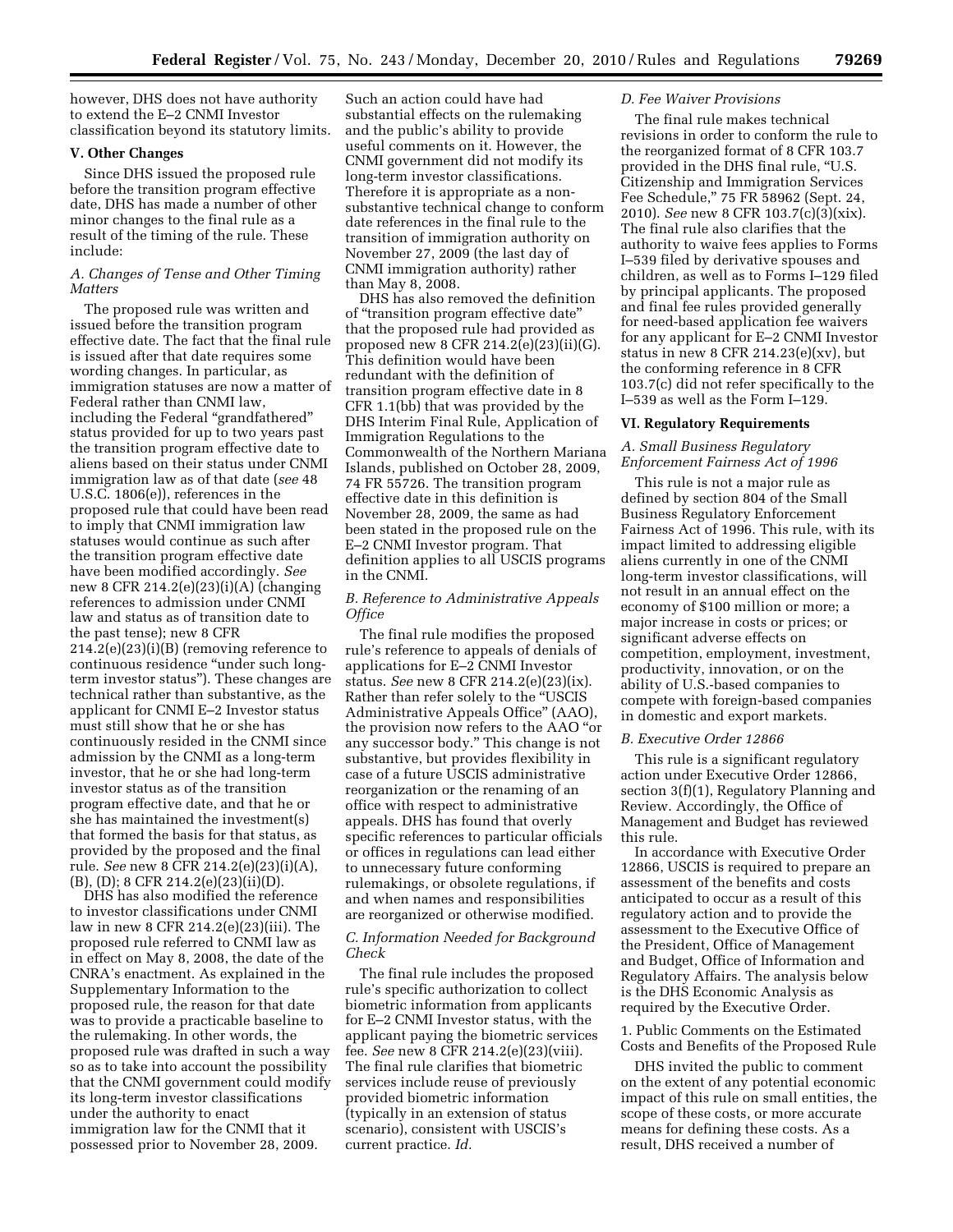comments related to the regulatory analysis performed for the proposed rule which is addressed above in the preamble of this rule.

(1) *Background.* 

The CNMI lies north of Guam, between the Philippines and Japan. S. Rep. No. 110–324, at 2 (2008). The United States captured the islands of the CNMI in World War II and they became a district of the U.S.-administered United Nations Trust Territory of the Pacific Islands. *Id.* Under the Covenant through which the CNMI joined the United States in 1976, the CNMI was exempted from most provisions of U.S. immigration laws and allowed to control its own immigration; however, the Covenant gave the U.S. Congress the authority to modify that arrangement through Federal legislation. *Id.* 

The United States enacted the CNRA, amending the level of control the CNMI would have over its immigration system to more closely harmonize it with the laws and procedures applicable to other U.S. jurisdictions, particularly those designed to ensure that border control, worker protections, national security, and homeland security issues are properly addressed. *See* CNRA section 701, 48 U.S.C. 1801 note.

(2) *Changes made by this rule.*  In order to reduce the opportunity for fraud and to improve homeland security, this rule requires foreign investors who wish to reside in the CNMI to reapply every two years using USCIS Form I–129, Petition for a Nonimmigrant Worker. Requiring renewal every two years will help USCIS make sure the investor has maintained eligibility and provided updated biometrics. The CNRA generally extends Federal control of immigration in the CNMI to address national security and homeland security issues, and the requirement for renewal within this period is consistent with current practice for non-CNMI E–2 treaty investor nonimmigrants. *See*  CNRA section 701 (48 U.S.C. 1801 note).

However, USCIS is aware of and sensitive to the potential economic impact of new Federal immigration requirements on the CNMI economy, and this rule's requirements have been developed with that in mind. According to an economic study performed by the Northern Marianas College, employment grew in the CNMI by 12.7 percent annually between 1980 and 1995, because of expansion of the garment and tourism sectors.2 During that time, the

garment and tourism industries accounted for 85 percent of the CNMI economy.3 Recently, economic conditions have changed dramatically for these two CNMI industries. As a result of changes in World Trade Organization agreements, the apparel industry in the CNMI was faced with greater international competition. Ultimately, this led to a decline in the value of CNMI textile exports to the United States, from \$1.1 billion in 1998 to \$317 million in 2007.4 The number of licensed apparel manufacturers dropped from 34 to six in 2008.5 The remaining three garment factories closed or suspended their operations in early 2009.6

The CNMI tourism industry also has been in decline in recent years. The terrorist attacks on the United States on September 11, 2001; the Severe Acute Respiratory Syndrome (SARS) epidemic which began in Asia in 2003 and led to the death of 774 people worldwide; the downturn in many Asian economies; changes in airline service; and other concerns have reduced the number of tourists traveling to the CNMI from 736,117 in 1996 to 389,345 in 2007.7 Because of the decline of the CNMI economy, USCIS has sought to minimize the potentially negative effects of implementing the CNRA, while recognizing that Federal oversight of CNMI immigration is necessary to reduce fraud, assure worker protections, and ensure U.S. homeland security.

(3) *Alternatives considered.*  USCIS considered a narrow construction for implementation of the CNMI-only nonimmigrant investor visa as required by section (6)(c) of the Covenant Act, as added by section 702 of the CNRA. Possible constructions analyzed included limiting which investor-based categories under current CNMI law would be permitted to become CNMI E–2 Investors. Specifically, DHS discussed options wherein only CNMI perpetual foreign investors would be permitted, as well as options wherein only long-term business permit holders or a combination of only perpetual foreign

3 *Id.* 

investors and long-term business permit holders would be permitted. However, in light of the potential adverse economic impact of such limitations and the goal of limiting adverse economic impact on the CNMI, these narrower options were not chosen. USCIS chose the broadest interpretation possible, whereby long-term business permit holders, foreign investors and retiree investors (other than investors under a short term program not judged to qualify under the CNRA) would be eligible for CNMI E–2 Investor status, because such an interpretation is most in keeping with the mandate to limit adverse economic impact.

(4) *The total cost of this regulation to investors.* 

(a) *Fees.* 

This regulation will require all foreign investors wishing to remain in the CNMI to reapply for investor registration every two years using USCIS Form I–129, Petition for a Nonimmigrant Worker. The current application fee for this form is \$325. Additionally, this rule will require CNMI investors to provide their biometrics and imposes a biometrics fee, currently \$85. Thus, the total current fees for each initial and biennial registration are \$410 (\$325 + \$85). Fee waivers for inability to pay are available.

(b) *Paperwork burden.* 

It takes approximately 2.75 hours to complete Form I–129, according to the instructions to the form. Since most of the respondents under this rule will be business investors, their average hourly costs will be much higher than the average hourly costs of the average salaried worker. Thus, for the purpose of this analysis, USCIS based hourly costs on the average hourly salary for ''chief executives'' from the Department of Labor's May 2008 National Occupational Employment and Wage Estimates to determine the cost associated with the hours necessary to complete the Form I–129. The hourly wage for chief executives is \$77.13. If we multiply \$77.13 by 1.4 to account for fringe benefits, the hourly cost is \$107.98. Multiplying \$107.98 by the 2.75 hours required to fill out the I–129 results in paperwork burden cost per form of \$296.95 (rounded up to \$297). However, because of generally lower wage levels in the CNMI and because some CNMI investors are retirees, this is a maximum cost estimate and the likely actual cost to investors is expected to be lower.

Additionally, if a foreign investor wishes to bring along his or her family they will have to complete Form I–539, Application to Extend/Change Status.

<sup>2</sup>Northern Marianas College, Business Development Center, *An Economic Study of the Commonwealth of the Northern Mariana Islands*  (Saipan, MP: Northern Marianas College 1999).

<sup>4</sup>CNMI Comprehensive Economic Development Strategic Plan 2009–2014. CNMI CEDS Commission Updated 1/29/09. 5 *Id.* 

<sup>6</sup>*See* Walt F. J. Goodridge, *The Last Garment Factory is Closing,* Saipan Tribune (Jan. 14, 2009) (available at *[http://www.saipantribune.com/](http://www.saipantribune.com/newsstory.aspx?cat=3&newsID=86872) [newsstory.aspx?cat=3&newsID=86872](http://www.saipantribune.com/newsstory.aspx?cat=3&newsID=86872)*).

<sup>7</sup> GAO, *Commonwealth of the Northern Mariana Islands: Managing Economic Impact of Applying U.S. Immigration Law Requires Coordinated Federal Decisions and Additional Data,* No. GAO– 08–791 (Aug. 4, 2008) (2008 GAO Rep.), available at *[http://www.gao.gov/new.items/d08791.pdf.](http://www.gao.gov/new.items/d08791.pdf)*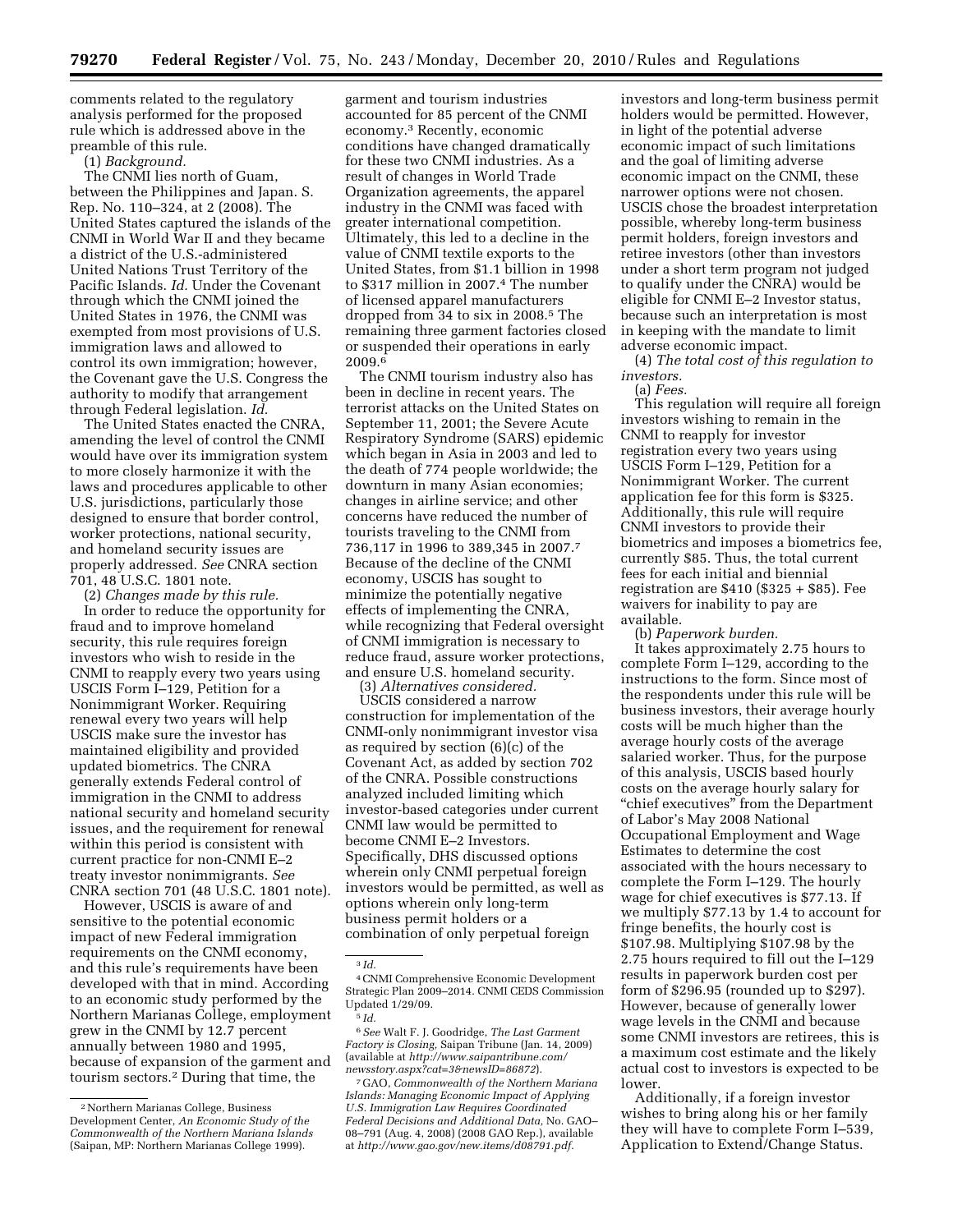The current application fee for this form is \$290 and this form takes approximately 45 minutes to complete according to the form instructions. If the foreign investor fills out this form himself, the paperwork cost to complete this form is  $$107.98 \times .75$ , or  $$80.99$ (rounded up to \$81) per investor.

(c) *Cost incurred per foreign investor.*  Adding the estimated paperwork burden cost for completing Form I–129 of \$297 to the \$410 current application and biometrics fees, the total cost incurred for each CNMI foreign investor to submit the I–129 as required under this rule every two years is \$707. Since re-registration is only required every other year, annualized costs to foreign investors are \$354 (\$707/2).

In addition, the \$81 paperwork cost of completing the I–539 plus the \$290 application fee equals a total of \$371. In this case, Form I–539 is being used to grant initial status and to extend status every two years. This results in an annualized cost of \$186 (\$371/2) for foreign investors to complete and submit Form I–539 every two years for their family.

In addition, spouses and children who wish to receive the same status as their foreign investor spouse or parent may be required to provide biometrics at a current fee of \$85 per person. According to a recent GAO report, the average family in the Northern Mariana Islands includes two children.8 However, biometrics are only required for children between the ages of 14 and 21. Therefore, for purposes of analysis, we assume that each foreign investor's family will be required to provide biometric fees for one spouse and only one child for an additional cost of \$170. This will be required only every other year for an average annualized fee of \$85 (\$170/2). Adding this fee to the above paperwork costs and fees will lead to an annualized cost per investor family of  $$625$  ( $$354 + $186 + $85$ ).

The above annual estimates represent the costs incurred by those investors with a spouse and one child between the ages of 14 and 21. For those investors with a spouse and more than one child between the age of 14 and 21, these estimates may be too low. For those investors, particularly those who are retired, these estimates may be too high. Lack of data on foreign investors prevents us from further refining our estimates.

Under the CNMI government's former immigration authority, foreign investors were charged \$1,000 every two years or \$500 per year by the CNMI government. CNMI fee setting methodology is

unknown to USCIS. For this analysis, it is assumed that the CNMI fees resembled U.S. Government agency service and user fees in that they were set at the amount necessary to recover costs in accordance with Office of Management and Budget guidance, and were not intended to generate a profit. Thus, while fees collected by the CNMI for the foreign investor program will no longer be collected by the CNMI Government, the cost of administering that program will not be incurred, resulting in a neutral financial effect. To the extent that the CNMI government used such fees to raise revenue, such excess will be lost as a result of this rule.

This final rule replaces the \$1,000 fee formerly charged every two years by the CNMI government under the legal authority it possessed prior to the transition program effective date. Therefore, this rule will raise the foreign investor's annualized direct cost by \$125 (\$625–\$500), through the end of the transition period in 2014.9 USCIS did not estimate the paperwork burden associated with completing the requisite CNMI application forms. Consequently, the \$125 annualized direct cost for foreign investors is most likely overstated.

Additionally, this rule provides that spouses of foreign investors are eligible to apply for employment authorization documents. This accommodation is a significant qualitative benefit for an investor's spouse who needs or wants to work while living in the CNMI. If the spouse chooses to take advantage of this benefit, he or she must file a Form I–765, Application for Employment Authorization, which requires a current fee of \$380 and 3.42 hours to complete. Since the occupation of these spouses is unknown, we use fully burdened minimum wage of \$10.15 to estimate the opportunity cost of completing the form at \$34.71.10 DHS is unable to accurately estimate the number of investors who have spouses that will request employment authorization, although some CNMI E–2 spouses are likely to take advantage of this opportunity.

(5) *Number of filings expected.* 

USCIS projects that most foreign investors plan to re-register their status, although a small number of foreign

investors may be found ineligible. For the purpose of this analysis, we assume that all current investors will choose to re-register. USCIS does not believe the relatively low additional annualized cost of \$125 to foreign investors will cause foreign investors not to re-register.

In 2006–2007, there were 448 longterm business entry permit holders and 30 foreign investor entry permit holders and retiree investor permit holders, totaling 478, or approximately 500 foreign registered investors.11 In its recent report, the GAO estimates that the number of active and valid longterm business and perpetual foreign investor entry permits totaled 506 in 2008. In another measure, the GAO suggests that 448 businesses were associated with long-term business entry permits and additional 56 perpetual foreign entry permits were associated with 30 businesses. This analysis assumes that 500 foreign investors would be affected because of the constantly changing economic environment in CNMI. The annualized costs and fees throughout the transition period, as discussed above, would be an additional \$125 per investor for a total annualized direct cost of \$62,500 (\$125  $\times$  500) for all CNMI foreign investors.

Foreign investors who travel to and from the CNMI will now be required to have visas. USCIS, however, is not requiring foreign investors who travel to the United States to have visas in this rule, as that requirement will exist irrespective of this rule. Thus the cost to obtain a visa is not a cost of this rule but rather the cost of the CNRA, and the application of Federal immigration laws in the CNMI.

(6) *The cost to the Federal Government.* 

There are no additional costs to the Federal Government, because USCIS is generally a fee funded agency. USCIS will recoup its costs through the collection of Form I–129 and Form I– 539 fees.

(7) *Effects after 2014.* 

(a) The CNRA and this rule. The CNRA was intended to ensure effective border control procedures and to properly address national security and homeland security concerns by extending U.S. immigration law to the CNMI, and to maximize the CNMI's potential for future economic and business growth under U.S. immigration law. This rule establishes temporary regulatory provisions to transition the CNMI to U.S. immigration law and to mitigate harm to the CNMI economy before investors in the CNMI are required to obtain U.S. immigrant or

<sup>8</sup> 2008 GAO Rep., *supra* note 7.

<sup>9</sup>This estimate considers the added time burden costs of the new USCIS paperwork but includes no similar cost savings from eliminating the paperwork burden associated with the CNMI's current program. Thus actual costs savings are likely to be greater than estimated here.

 $10$  Minimum wage totals \$7.25/hour  $\times$  1.4 (burdened rate) = \$10.15/hour. *See [http://](http://www.dol.gov/whd/Flsa/index.htm) [www.dol.gov/whd/Flsa/index.htm.](http://www.dol.gov/whd/Flsa/index.htm)* \$10.15/hour  $\times$  3.42 hours = \$34.71.

<sup>3.42</sup> hours = \$34.71. 11 2008 GAO Rep., *supra* note 7.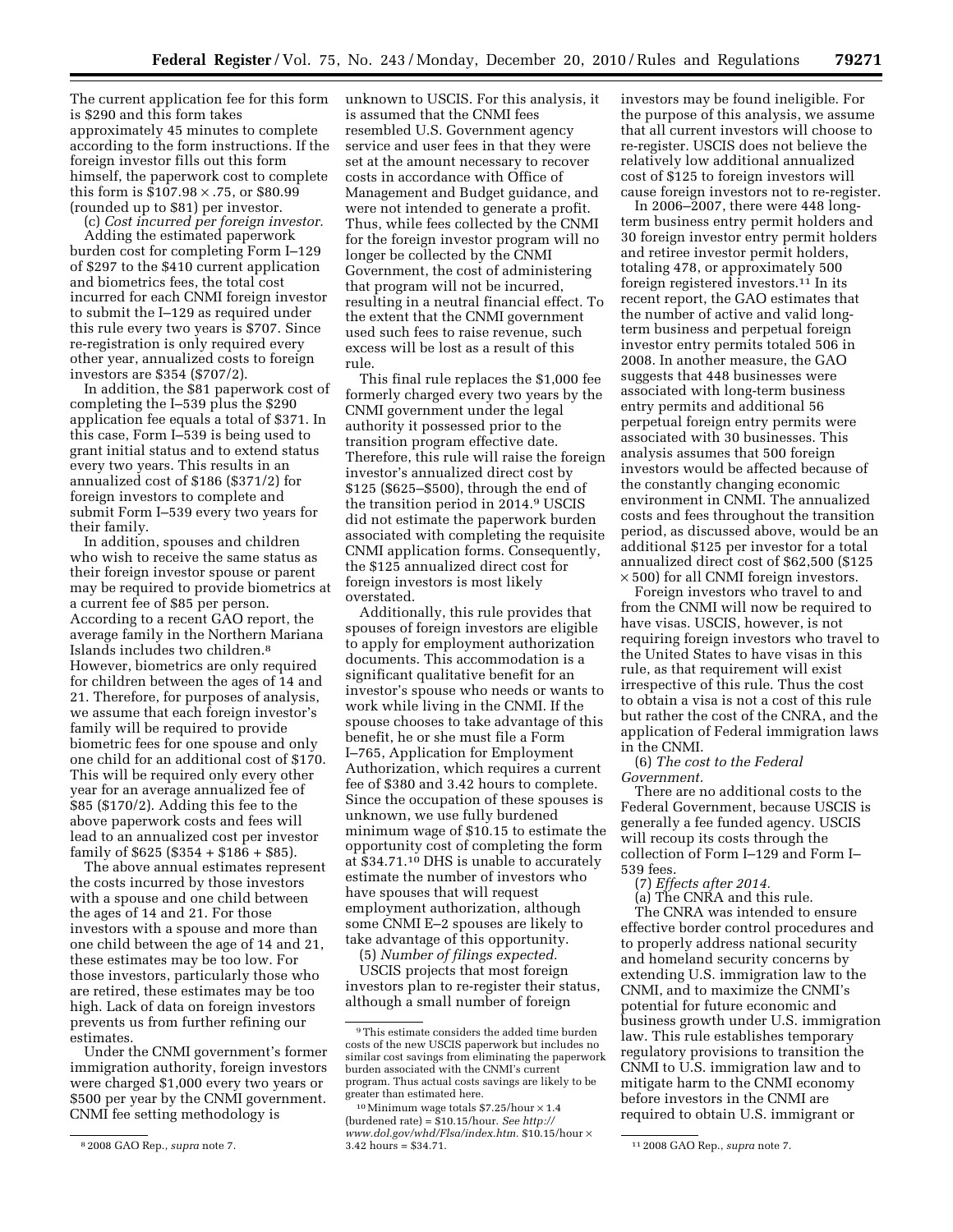nonimmigrant visa classifications. The CNMI investor program established by this rule will last until the end of the transition program, December 31, 2014, by which time the CNMI E–2 Investor must apply and be approved for another immigrant or nonimmigrant status under the INA. It is assumed that the data provided by the CNMI and other interested parties, gathered by Congress, and considered in development and passage of the CNRA showed significant differences in the nonimmigrant visa programs under the INA and the visa and certificate programs offered by the CNMI. Current foreign workers and investors in the CNMI would mostly not be eligible for a status under the INA, or else legislation of a transition period and temporary mitigating regulations as proposed under this rule would be unnecessary. Thus, while one stated goal of the CNRA is the economic and business growth of the CNMI, by providing a mitigating transition program, the legislation implies that goal will require at least through 2014 to be achieved. This rule will operate during that time.

(b) Effect on investors.

This rule links investment levels to those required for CNMI status for a long-term business investor at \$50,000; a perpetual foreign investor at \$100,000, in an aggregate approved investment in excess of \$2,000,000, or a minimum of \$250,000 in a single investment; and, a retiree investor at \$100,000 in Saipan, \$75,000 in Tinian or Rota, or \$150,000 elsewhere in the CNMI. To qualify as a U.S. E–2 treaty investor with nonimmigrant status, the applicant must invest a substantial amount of capital in a bona fide enterprise in the United States, must be seeking entry solely to develop and direct the enterprise, and must intend to depart the United States when the treaty investor status ends. In addition, the treaty investor must be a national of a country with which the United States has a treaty of friendship, commerce, or navigation and must be entering the United States pursuant to treaty provisions.

There is no accurate way for USCIS to estimate for what other visa or nonimmigrant status the 500 foreign registered investors may qualify. However, a review of the CNMI eligibility criteria and anecdotal evidence indicates that many of them would not meet the minimum financial investment necessary to be eligible for U.S. E–2 status currently. Further, the retiree investor permit holders do not qualify as U.S. E–2 Investors in their current status, notwithstanding that they may have access to or be able to acquire enough capital to invest and

qualify. Finally, according to the GAO Report, about 18 percent of foreign investors in the CNMI are from countries with which the United States does not have a treaty of friendship, commerce, or navigation.12 Thus of the 500 foreign registered investors in the CNMI, many of them will need to spend the transition period making themselves eligible for another status under the INA. Anecdotal evidence indicates that at least a few of the affected investors from countries without treaties of friendship, commerce or navigation with the United States may be eligible for L–1A executive or managerial visas; thus the possibility exists that some of these investors may be able to stay in the CNMI in another status after the end of the transition program on December 31, 2014.13

(c) Effect on the CNMI economy of the CNRA.

USCIS has not analyzed the precise effect of increased or decreased investments in the CNMI caused by the CNRA. Nevertheless, as indicated before, the differences between the CNMI foreign investor programs before the CNRA took effect and those available afterward under the INA are certain to change the mix of foreign investors eligible for a new status and maintaining a presence in the CNMI after the end of the transition program on December 31, 2014. An immigrant investor program, or immigration through investment, seeks to promote economic growth through increased export sales, improved regional productivity, creation of new jobs, and increased domestic capital investment. The presumption is that the investment opportunity coupled with the opportunity to live in the country offering the program offers advantages, or at least appears to offer advantages, to the investor over investments and residence in his or her country of origin. Assuming that these goals are generally achieved, withdrawal of the alien's investment without substitution of a substantially similar investment would, at the least, end what positive results had been started, and, at the worst, have the reverse effect and retard growth, sales, productivity, jobs, and investment. Thus, if a substantial number of the 500 foreign investors in the CNMI are required by the CNRA to leave, and their investments are not maintained or replaced by another equal or greater investment, then it will likely have a negative impact on the CNMI

economy. This rule is intended to mitigate that impact.

## (8) *Benefits.*

CNMI administration of an immigration system outside U.S. immigration law led to visa system abuses in the CNMI. Sen. Rep. No. 110– 324, at 3 (2008). Given this abuse, there are concerns not only for the well being of foreign employees working in the CNMI, but also for the potential abuse of the visa system by those seeking to illegally emigrate from the CNMI to Guam or elsewhere in the United States. *Id.* at 3–5. This reduces the integrity of the U.S. immigration system by increasing the ease by which aliens may unlawfully enter the United States through the CNMI. Federal oversight and regulation of CNMI foreign investors should help reduce abuse by foreign investors in the CNMI and the opportunity for aliens to exploit the CNMI as an entry point into the United States. *Id.* at 2, 4–5. The Federal Government's assumption of responsibility for immigration enforcement in the CNMI reduces the opportunity for abuse of the CNMI immigration regime for illegal access to the United States.

#### (9) *Conclusion.*

This rule responds to a Congressional mandate that requires the Federal Government to assume responsibility for all immigration to the CNMI by foreign investors, whether temporary or permanent and to implement the special E–2 investor provisions of the CNRA in the CNMI. This rule will implement this mandate and thus contribute to U.S. homeland security. USCIS concludes that the alternative chosen for this rule represents the most cost-effective means of implementing its Congressional mandate while having the least possible negative impact on the CNMI economy.

## *C. Regulatory Flexibility Act—Final Regulatory Flexibility Analysis*

The Regulatory Flexibility Act of 1980 (RFA), 5 U.S.C. 601–612, as amended by the Small Business Regulatory Enforcement Fairness Act of 1996, Public Law 104–121, requires Federal agencies to consider the impact of their regulatory proposals on small entities whenever an agency must publish a notice of proposed rulemaking. Recently, new data concerning the CNMI were made available by the U.S. Census Bureau. DHS also examined a recent U.S. Department of the Interior (DOI) report; however the data in that report did not apply to this analysis. DHS did incorporate some of the overall

<sup>12</sup> 2008 GAO Rep., *supra* note 7. 13*See* INA section 101(a)(15)(L), 8 U.S.C.

<sup>1101(</sup>a)(15)(L); 8 CFR 214.2(l).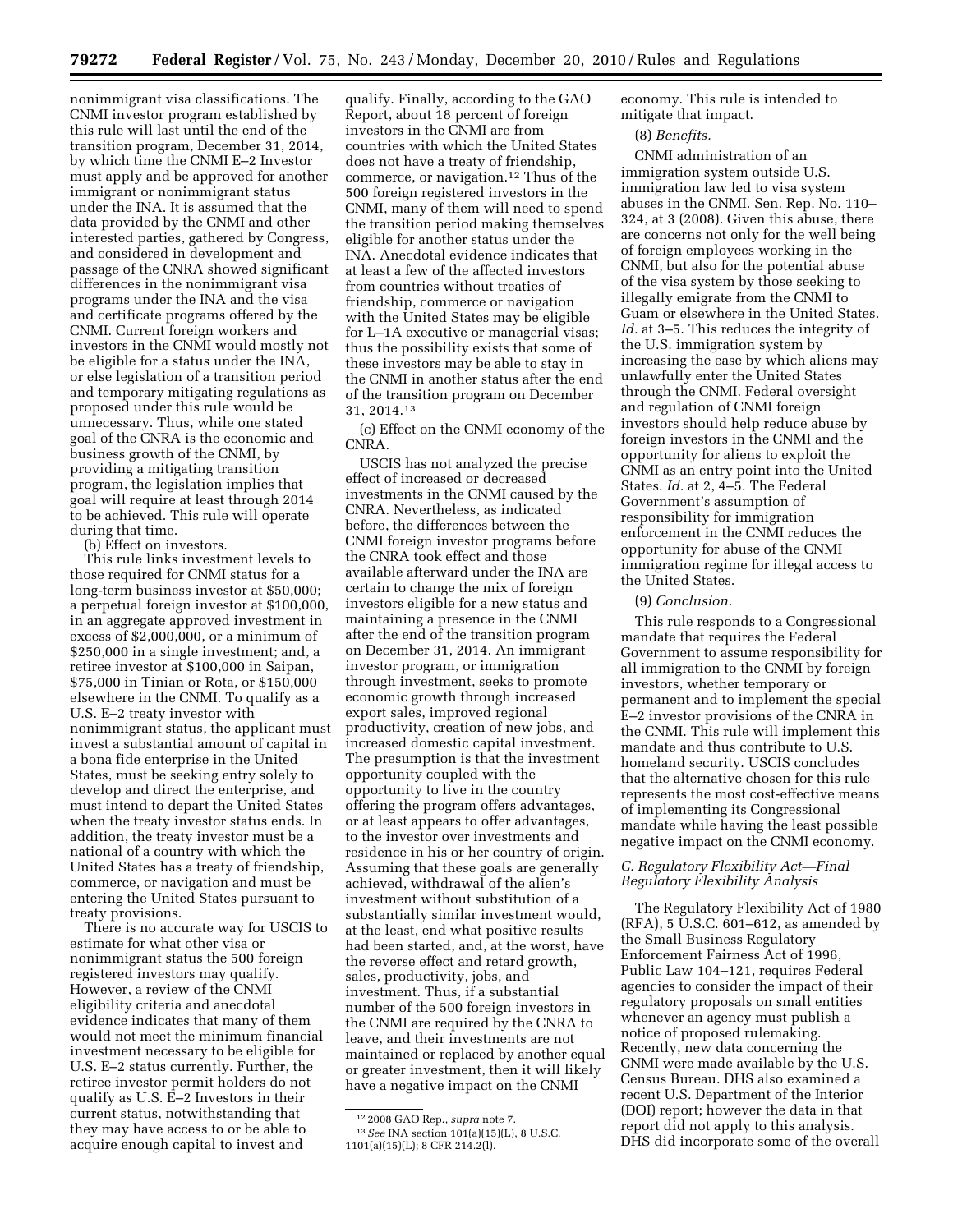DOI conclusions later in this analysis.14 Accordingly, DHS has updated this analysis to reflect the most recent information. In the Initial Regulatory Flexibility Analysis (IRFA), DHS primarily utilized data from the 2005 CNMI Household, Income, and Expenditures Survey (HIES) to analyze the impacts on small entities. Since 2005, the CNMI economy has experienced significant changes; new data from the 2007 Economic Census of Island Areas show important differences in the labor force and business establishments.15

1. Objectives of, and Legal Basis for, the Final Rule

On May 8, 2008, President Bush signed into law the Consolidated Natural Resources Act of 2008 (CNRA), Public Law 110–229. Title VII of the CNRA extends U.S. immigration laws to the CNMI with transition provisions unique to the CNMI. The stated purpose of the CNRA is to ensure effective border control procedures, to properly address national security and homeland security concerns by extending U.S. immigration law to the CNMI, and to

maximize the CNMI's potential for future economic and business growth. 48 U.S.C. 1801 note.

The law also contains several CNMIspecific provisions affecting foreign workers and investors during the transition period. 48 U.S.C. 1806(b), (c). This rule establishes procedures for foreign investors in the CNMI to obtain nonimmigrant status within the E–2 treaty investor classification, in accordance with the CNRA. Additionally, this rule is intended to provide a smooth transition for existing CNMI investors and to mitigate potential adverse consequences of the CNRA to the CNMI.

2. Significant Issues Raised by Public Comments in Response to the IRFA

DHS received a number of comments relating to the economic analysis. These comments have been addressed in section IV(B)(5) (Economic Impact), above.

3. Description and Estimate of the Number of Small Entities to Which the Rule Will Apply

a. *Regulated entities.* 

TABLE 1—FOREIGN-OWNED BUSINESSES IN THE CNMI

This rule will directly affect foreign investors in the CNMI. As previously stated, foreign investors in the past could apply for the following CNMI entry permits: Foreign investor permits, long-term business permits, and retiree investor permits. These investors are small business owners and this rule does not regulate small nonprofits or small governmental jurisdictions.

b. *Number of small entities to which the final rule will apply.* 

This analysis is most concerned with the number of business establishments owned by foreign investors, the number of workers they employ, and the revenue levels of those entities. This analysis is based on data from the 2007 Economic Census of Island Areas as we believe they are the best data publicly available.16

According to the 2007 Economic Census of Island Areas, there were 1,191 business establishments in the CNMI, and 365 of these establishments were owned by foreign investors.17 Table 1 outlines the pertinent statistics on these foreign-owned businesses.

| Industry name<br>(NAICS) | $#$ Est.    | # Emp.          | Avg emp. | Avg<br>sales/receipts    | SBA quideline            |
|--------------------------|-------------|-----------------|----------|--------------------------|--------------------------|
|                          | 1191<br>365 | 22,622<br>9.663 | 19<br>26 | \$1,078,243<br>1.149.214 |                          |
| Foreign-owned by sector  |             |                 |          |                          |                          |
|                          | 17          | 165             | 10       | 379.941                  | \$7 to \$33 million.     |
|                          | 23          | 3,121           | 136      | 2,831,696                | 500-1,500 employees.     |
|                          | 18          | 168             | 9        | 1,104,444                | 100 employees.           |
|                          | 77          | 785             | 10       | 660.727                  | \$7 to \$29 million.     |
|                          | 29          | 103             | 4        | 178.517                  | \$7 to \$25.5 million.   |
|                          | 16          | 88              | 6        | 169.063                  | \$4.5 to \$27 million.   |
|                          | 23          | 245             | 11       | 414.043                  | \$4.5 to \$35.5 million. |
|                          | 28          | 83              | 3        | 76.500                   | \$7 to \$35.5 million.   |
|                          | 20          | 268             | 13       | 482.850                  | \$7 million.             |
|                          | 68          | 2,661           | 39       | 1,367,735                | \$7 to \$20.5 million.   |
|                          | 25          | 256             | 10       | 259.280                  | \$7 to \$25 million.     |

Table 1 illustrates the fact that all foreign-owned businesses in the CNMI are small entities by comparing the average number of employees per establishment or the average receipts/ sales/revenue per establishment to the size guidelines outlined by the Small Business Administration.

It is important to note that the manufacturing numbers reported in Table 1 are certainly changed today. The 2007 data indicated that the apparel sector of the manufacturing industry in the CNMI accounted for 42% of the entire manufacturing industry. Now that apparel manufacturing in the CNMI has ceased operations, we estimate that 10

foreign-owned apparel manufacturing establishments have ceased operations and this results in a decrease of about 1,311 employees.18 One promising development in the CNMI was highlighted by a recent Department of the Interior study that reported a number of the industries listed above are now forecasting employment growth

<sup>14</sup>U.S. Department of the Interior, The Secretary of the Interior, *A Report on the Alien Worker Population in the Commonwealth of the Northern Mariana Islands,* Washington, DC, April 2010, available at *[http://www.doi.gov/oia/reports/](http://www.doi.gov/oia/reports/042810_FINAL_CNMI_Report.pdf) 042810*\_*FINAL*\_*CNMI*\_*[Report.pdf.](http://www.doi.gov/oia/reports/042810_FINAL_CNMI_Report.pdf)* 

<sup>15</sup>The 2007 Economic Census of Island Areas was released by the Census Bureau on September 1,

<sup>2009.</sup> The 2007 Economic Census results for the CNMI are available at *[http://factfinder.census.gov/](http://factfinder.census.gov/servlet/FindEconDatasetsServlet?_caller=geoselect&_ts=291885681264) [servlet/FindEconDatasetsServlet?](http://factfinder.census.gov/servlet/FindEconDatasetsServlet?_caller=geoselect&_ts=291885681264)*\_*caller= geoselect&*\_*[ts=291885681264.](http://factfinder.census.gov/servlet/FindEconDatasetsServlet?_caller=geoselect&_ts=291885681264)* 

<sup>16</sup>The 2007 Economic Census data for the CNMI is available at *[http://factfinder.census.gov/servlet/](http://factfinder.census.gov/servlet/FindEconDatasetsServlet?_caller=geoselect_ts=291885681264) [FindEconDatasetsServlet?](http://factfinder.census.gov/servlet/FindEconDatasetsServlet?_caller=geoselect_ts=291885681264)*\_*caller=geoselect* \_*[ts=291885681264.](http://factfinder.census.gov/servlet/FindEconDatasetsServlet?_caller=geoselect_ts=291885681264)* 

<sup>&</sup>lt;sup>17</sup>This number is smaller than the 500 long-term permit holders identified by the GAO report referenced earlier. This likely is due to data reporting restrictions of the Census Bureau.

 $^{18}$  23 est.  $\times\,42\%$  = 9.66 fewer establishments and 3,121 employees  $\times$  42% = 1,311 fewer employees.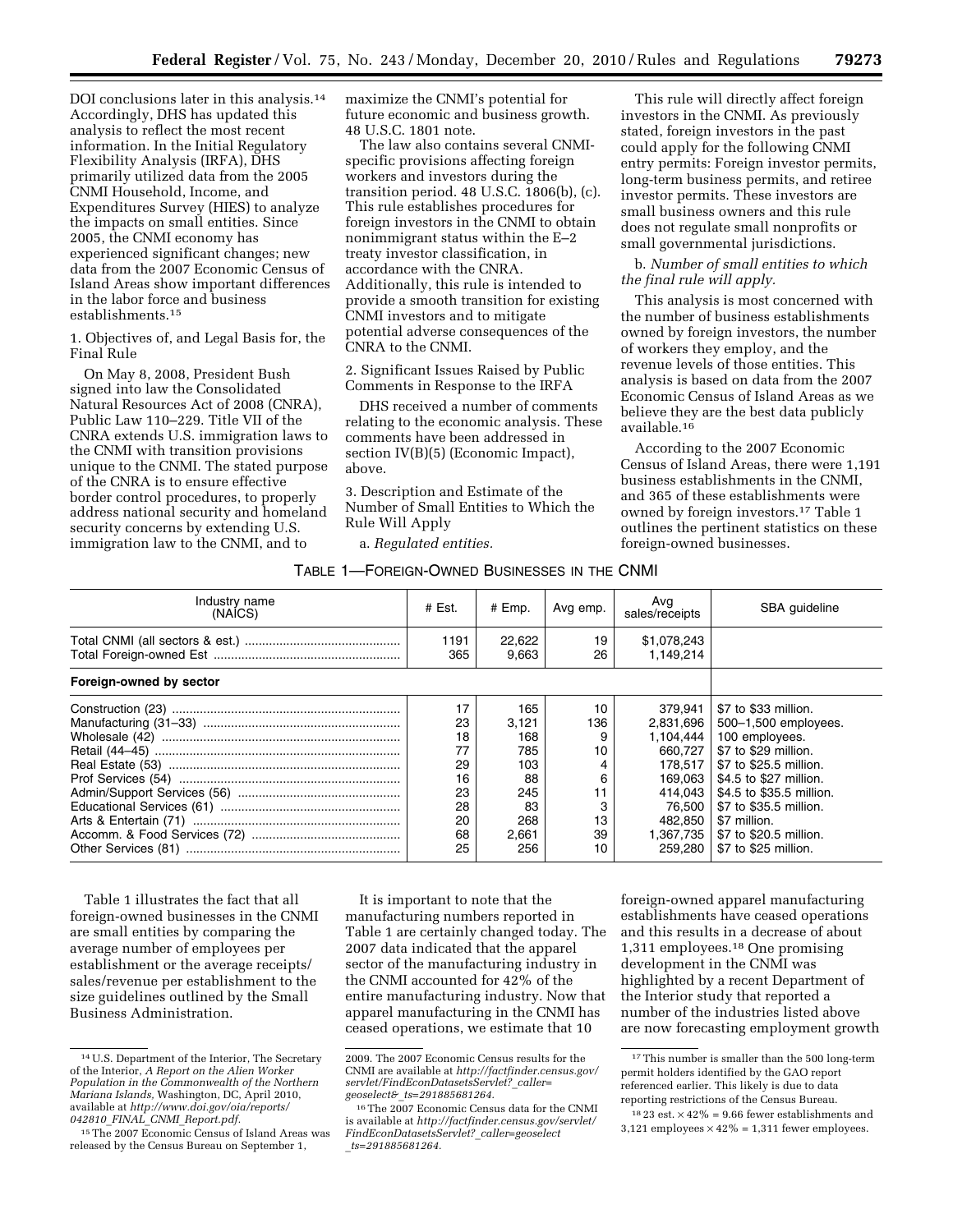by 2014.19 As of 2007, the foreignowned small businesses that will be impacted by this rule employed about 43% of workers in the CNMI. This segment certainly represents a substantial number of employers and business establishments in the CNMI.

4. Reporting, Recordkeeping and Other Compliance Requirements

## a. *Significance of Impact.*

As discussed above, the average petitioner will be required to incur annualized fee and paperwork burden costs of \$625 (\$354 for investors + \$186 for family members' I–539 + \$85 for biometrics), and the CNMI government will not charge its \$1,000 fee every two years. Therefore, at most this rule will raise the foreign investor's annualized costs by  $$125 ($625 - $500)$  each year of the transition. The increased annualized cost for each investor due to this rule represents less than 0.01087% of average annual receipts in the CNMI for foreign owned establishments (*see* Table 1 for average sales/receipt information).20 Therefore, USCIS believes that this additional fee and paperwork burden should have little to no impact on the decision of foreign investors to remain in the CNMI.

b. *Paperwork Reduction Act—new reporting requirement.* 

Foreign investors who wish to reside in the CNMI will have to apply in the first year and reapply every two years using USCIS Form I–129, Petition for a Nonimmigrant Worker. This is a new requirement within the meaning of the Paperwork Reduction Act. As stated above, Form I–129 results in paperwork burden cost per form of \$297. Additionally, a foreign investor who brings along his or her family will have to complete Form I–539, Application to Extend/Change Status. The paperwork cost to complete this form is \$81. If the spouse of a foreign investor chooses to seek employment, he or she must file a Form I–765, Application for Employment Authorization, which has a paperwork burden estimated at \$35.47 for the spouses taking advantage of this option. This rule does not require professional skills for the preparation of reports or records.

5. Steps Taken To Minimize Significant Adverse Economic Impacts on Small Entities

Throughout the development of the rule, DHS attempted to gather information regarding the economic impact of the rule's requirements on foreign investors. DHS considered limiting the categories of investors under previous CNMI law who would be permitted to become CNMI E–2 Investors. However, in light of the goal of limiting adverse economic impact on the CNMI, USCIS chose the broadest interpretation possible, whereby longterm business permit holders, foreign investors and retiree investors (other than investors under a short term program not judged to qualify under the CNRA) would be eligible for CNMI E–2 Investor status, because such an interpretation is most in keeping with the mandate to limit adverse economic impact.

Since all of the entities directly affected by this rule are small, this rule provides no different requirements or any exemption from coverage of the rule based on entity size. It should be noted, however, that small entities may request a waiver of their fees under this rule, if they do not have the ability to pay.

Commenters recommended a few alternatives to the proposed rule. These include: Extension of transition period; elimination of the \$150,000 minimum investment requirement; and change in the definition of continuous residence.

(a) *Extension of Transition Period:*  One commenter objected to the DHS interpretation of the CNRA that any extension of the transition period by the Secretary of Labor will only extend the transitional worker visa and not the CNMI-only investor visa. As previously discussed, the commenter's interpretation of the CNRA is incorrect. Therefore, DHS is unable to adopt this alternative approach.

(b) *Minimum Investment for Long-Term Business Investors:* 

Three commenters wrote that the \$150,000 minimum investment requirement for Long-Term Business Investors will exclude investors who were granted Long-Term Business Certificates by the CNMI at a lower investment minimum of \$50,000. As previously discussed, DHS found that these comments had merit. The final rule therefore has been amended to include those investors who were granted long-term business certificates with a minimum investment of \$50,000, as long as they continued to hold that status on the transition program effective date and are otherwise eligible.

This modification of the proposed rule furthers the goal of DHS and the intent of Congress to minimize potential adverse economic and fiscal effects of the CNRA on the CNMI and small entities by including all CNMI long-term investor classifications.

(c) *Continuous Residence:*  One commenter wrote that the proposed rule's residence requirement will be unnecessarily rigorous for those investors who do not reside in the CNMI and proposed reducing the requirement to two months. Another commenter wrote that the residence requirement should apply at the start of the transition period. As previously discussed, DHS does not believe that adopting these suggestions would be consistent with the CNRA's continuous residence requirement.

### D. Executive Order 13132

Executive Order 13132 requires each Federal agency to develop a process to ensure "meaningful and timely input by State and local officials in the development of regulatory policies that have Federalism implications.'' The phrase ''policies that have Federalism implications'' is defined in the Executive Order to include regulations that have ''substantial direct effects on the States, on the relationship between the national government and the States, or on the distribution of power and responsibilities among the various levels of government.'' USCIS has considered the Federalism implications of this rule under the Executive Order.

Executive Order 13132 is based upon the role and authorities of ''States'' under the U.S. Constitution. The CNMI is not a ''State'' as defined by section 1(b) of Executive Order 13132 to include ''the States of the United States of America, individually or collectively, and, where relevant, to State governments, including units of local government and other political subdivisions established by the States.'' Therefore, USCIS has determined that no actions are required under Executive Order 13132. USCIS has, however, solicited the input of the CNMI government and other CNMI stakeholders on issues relating to treatment of investors under Public Law 110–229.

### E. Paperwork Reduction Act

Under the Paperwork Reduction Act, 44 U.S.C. 3501 *et seq.,* all Departments are required to submit to the Office of Management and Budget (OMB), for review and approval, any reporting or recordkeeping requirements inherent in a regulatory action. The information collection requirements contained in this rule, Form I–129, Form I–539, and Form I–765, have been previously approved for use by OMB. The OMB

<sup>19</sup>U.S. Department of the Interior, *A Report on the Alien Worker Population in the Commonwealth of the Northern Mariana Islands,* Wash., DC (Apr. 2010), available at *[http://www.doi.gov/oia/reports/](http://www.doi.gov/oia/reports/042810_FINAL_CNMI_Report.pdf)  042810*\_*FINAL*\_*CNMI*\_*[Report.pdf.](http://www.doi.gov/oia/reports/042810_FINAL_CNMI_Report.pdf)* 

<sup>20</sup> \$125/\$1,149,214 (average annual receipts/ revenue of foreign-owned establishments) = 0.01087%.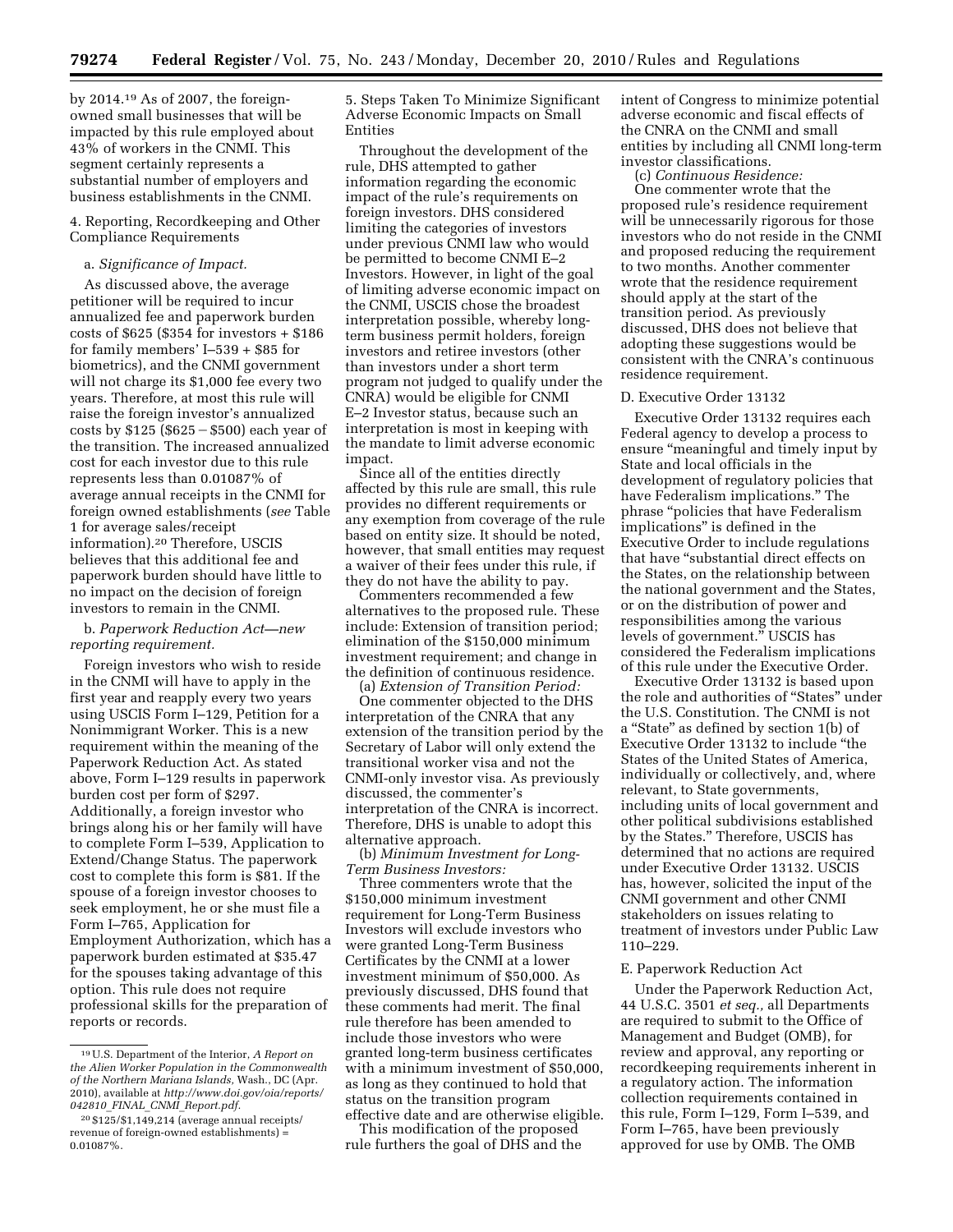control numbers for these collections are 1615–0009, 1615–0003, and 1615– 0040 respectively. The evidentiary requirements contained in this rule at 8 CFR 214.2(e)(23)(vi) are not new requirements and are currently contained on the instructions to Form I–129. Accordingly, these evidentiary requirements will not add to the burden for completing Form I–129 and Supplement E.

This final rule requires minor changes to:

• Form I–539, Application to Extend/ Change Nonimmigrant Status (OMB Control No. 1615–0003) and

• Form I–129, Petition for Nonimmigrant Worker (OMB Control No. 1615–0009).

Accordingly, USCIS has prepared OMB 83–Cs (correction worksheets) for both these forms to reflect nonsubstantive changes, and has submitted them to OMB with this final rule.

It is estimated that there will be a slight increase in the number of filings of Form I–129 (due to the new requirement to have foreign investors who wish to reside in the CNMI submit Form I–129) and Form I–539. However, the current OMB-approved annual burden hours are sufficient to encompass the filings added as a result of this rule.

## **List of Subjects**

#### *8 CFR Part 103*

Administrative practice and procedure, Authority delegations (Government agencies), Freedom of information, Immigration, Privacy, Reporting and recordkeeping requirements, Surety bonds.

## *8 CFR Part 214*

Administrative practice and procedure, Aliens, Employment, Foreign officials, Health professions, Reporting and recordkeeping requirements, Students.

#### *8 CFR Part 274a*

Administrative practice and procedure, Aliens, Employment, Penalties, Reporting and recordkeeping requirements.

Accordingly, chapter I of title 8 of the Code of Federal Regulations is amended as follows:

## **PART 103—POWERS AND DUTIES; AVAILABILITY OF RECORDS**

■ 1. The authority citation for part 103 is revised to read as follows:

**Authority:** 5 U.S.C. 301, 552, 552a; 8 U.S.C. 1101, 1103, 1304, 1356; 31 U.S.C. 9701; 48 U.S.C. 1806; Public Law 107–296, 116 Stat. 2135 (6 U.S.C. 1 *et seq.*), E.O. 12356, 47 FR 14874, 15557, 3 CFR, 1982 Comp., p. 166; 8 CFR part 2.

■ 2. Section 103.7 is amended by: ■ a. Removing the word "and" at the end of paragraph (c)(3)(xvii);

■ b. Removing the "." at the end of paragraph  $(c)(3)(xviii)$  and adding a ", and'' in its place; and by  $\blacksquare$  c. Adding a new paragraph  $(c)(3)(xix)$ to read as follows:

## **§ 103.7 Fees.**

\* \* \* \* \*

(c) \* \* \*

 $(3) * * * *$ 

(xix) Petition for Nonimmigrant Worker (Form I–129) or Application to Extend/Change Nonimmigrant Status (Form I–539), only in the case of an alien applying for E–2 CNMI Investor nonimmigrant status under 8 CFR 214.2(e)(23).

# \* \* \* \* \* **PART 214—NONIMMIGRANT CLASSES**

■ 1. The authority citation for part 214 is revised to read as follows:

**Authority:** 8 U.S.C. 1101, 1102, 1103, 1182, 1184, 1186a, 1187, 1221, 1281, 1282, 1301–1305 and 1372; sec. 643, Pub. L. 104– 208, 110 Stat. 3009–708; Public Law 106– 386, 114 Stat. 1477–1480; section 141 of the Compacts of Free Association with the Federated States of Micronesia and the Republic of the Marshall Islands, and with the Government of Palau, 48 U.S.C. 1901 note, and 1931 note, respectively; 48 U.S.C. 1806; 8 CFR part 2.

■ 2. Section 214.2 is amended by adding a new paragraph (e)(23) to read as follows:

#### **§ 214.2 Special requirements for admission, extension, and maintenance of status.**

\* \* \* \* \*

(e) \* \* \*

(23) *Special procedures for classifying foreign investors in the Commonwealth of the Northern Mariana Islands (CNMI) as E–2 nonimmigrant treaty investors under title VII of the Consolidated Natural Resources Act of 2008 (Pub. L. 110–229), 48 U.S.C. 1806.* 

(i) *E–2 CNMI Investor eligibility.*  During the period ending on January 18, 2013, an alien may, upon application to the Secretary of Homeland Security, be classified as a CNMI-only nonimmigrant treaty investor (E–2 CNMI Investor) under section 101(a)(15)(E)(ii) of the Act if the alien:

(A) Was lawfully admitted to the CNMI in long-term investor status under the immigration laws of the CNMI before the transition program effective date and had that status on the transition program effective date;

(B) Has continuously maintained residence in the CNMI;

(C) Is otherwise admissible to the United States; and

(D) Maintains the investment or investments that formed the basis for such long-term investment status.

(ii) *Definitions.* For purposes of paragraph (e)(23) of this section, the following definitions apply:

(A) *Approved investment or residence*  means an investment or residence approved by the CNMI government.

(B) *Approval letter* means a letter issued by the CNMI government certifying the acceptance of an approved investment subject to the minimum investment criteria and standards provided in 4 N. Mar. I. Code section 5941 *et seq.* (long-term business certificate), 4 N. Mar. I. Code section 5951 *et seq.* (foreign investor certificate), and 4 N. Mar. I. Code section 50101 *et seq.* (foreign retiree investment certificate).

(C) *Certificate* means a certificate or certification issued by the CNMI government to an applicant whose application has been approved by the CNMI government.

(D) *Continuously maintained residence in the CNMI* means that the alien has maintained his or her residence within the CNMI since being lawfully admitted as a long-term investor and has been physically present therein for periods totaling at least half of that time. Absence from the CNMI for any continuous period of more than six months but less than one year after such lawful admission shall break the continuity of such residence, unless the subject alien establishes to the satisfaction of DHS that he or she did not in fact abandon residence in the CNMI during such period. Absence from the CNMI for any period of one year or more during the period for which continuous residence is required shall break the continuity of such residence.

(E) *Public organization* means a CNMI public corporation or an agency of the CNMI government.

(F) *Transition period* means the period beginning on the transition program effective date and ending on December 31, 2014.

(iii) *Long-term investor status.* Longterm investor status under the immigration laws of the CNMI includes only the following investor classifications under CNMI immigration laws as in effect on or before November 27, 2009:

(A) *Long-term business investor.* An alien who has an approved investment of at least \$50,000 in the CNMI, as evidenced by a Long-Term Business Certificate.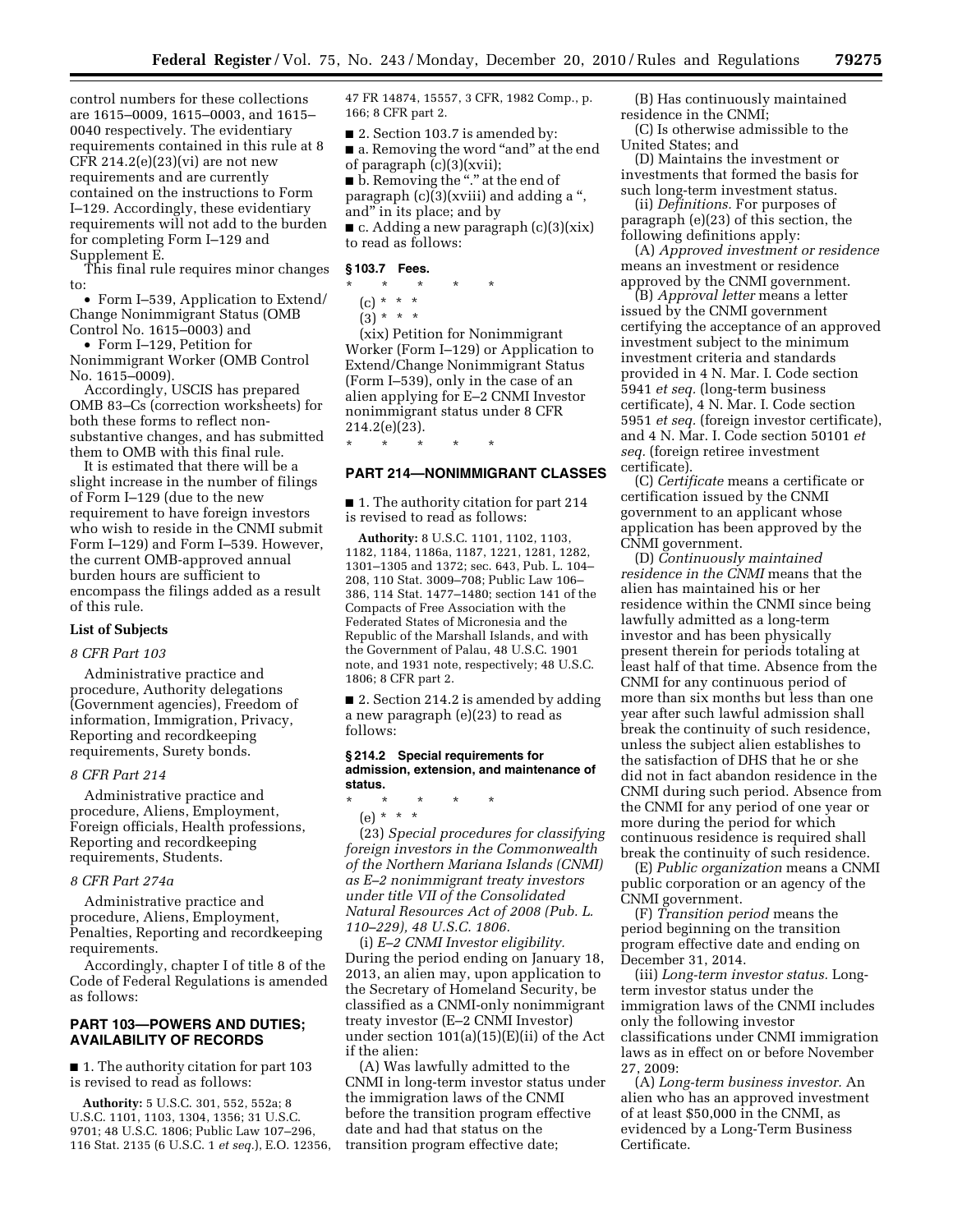(B) *Foreign investor.* An alien in the CNMI who has invested either a minimum of \$100,000 in an aggregate approved investment in excess of \$2,000,000, or a minimum of \$250,000 in a single approved investment, as evidenced by a Foreign Investment Certificate.

(C) *Retiree investor.* An alien in the CNMI who:

(*1*) Is over the age of 55 years and has invested a minimum of \$100,000 in an approved residence on Saipan or \$75,000 in an approved residence on Tinian or Rota, as evidenced by a Foreign Retiree Investment Certification; or

(*2*) Is over the age of 55 years and has invested a minimum of \$150,000 in an approved residence to live in the CNMI, as evidenced by a Foreign Retiree Investment Certificate.

(iv) *Maintaining investments.* An alien in long-term investor status under the immigration laws of the CNMI is maintaining his or her investments if that alien investor is in compliance with the terms upon which the investor certificate was issued.

(v) *Filing procedures.* An alien seeking classification under E–2 CNMI Investor nonimmigrant status must file an application for E–2 CNMI investor nonimmigrant status, along with accompanying evidence, with USCIS in accordance with the form instructions before January 18, 2013. An application filed after the filing date deadline will be rejected.

(vi) *Appropriate documents.*  Documentary evidence establishing eligibility for E–2 CNMI nonimmigrant investor status is required.

(A) Required evidence of admission includes a valid unexpired foreign passport and a properly endorsed CNMI admission document (*e.g.,* entry permit or certificate) reflecting lawful admission to the CNMI in long-term business investor, foreign investor, or retiree foreign investor status.

(B) Required evidence of long-term investor status includes:

(*1*) An unexpired Long-Term Business Certificate, in the case of an alien in long-term business investor status.

(*2*) An unexpired Foreign Investment Certificate, in the case of an alien in foreign investor status.

(*3*) A Foreign Retiree Investment Certification or a Foreign Retiree Investment Certificate, in the case of an alien in retiree investor status.

(C) Required evidence that the longterm investor is maintaining his or her investment includes all of the following, as applicable:

(*1*) An approval letter issued by the CNMI government.

(*2*) Evidence that capital has been invested, including bank statements showing amounts deposited in CNMI business accounts, invoices, receipts or contracts for assets purchased, stock purchase transaction records, loan or other borrowing agreements, land leases, financial statements, business gross tax receipts, or any other agreements supporting the application.

(*3*) Evidence that the applicant has invested at least the minimum amount required, including evidence of assets which have been purchased for use in the enterprise, evidence of property transferred from abroad for use in the enterprise, evidence of monies transferred or committed to be transferred to the new or existing enterprise in exchange for shares of stock, any loan or mortgage, promissory note, security agreement, or other evidence of borrowing which is secured by assets of the applicant.

(*4*) A comprehensive business plan for new enterprises.

(*5*) Articles of incorporation, by-laws, partnership agreements, joint venture agreements, corporate minutes and annual reports, affidavits, declarations, or certifications of paid-in capital.

(*6*) Current business licenses.

(*7*) Foreign business registration records, recent tax returns of any kind, evidence of other sources of capital.

(*8*) A listing of all resident and nonresident employees.

(*9*) A listing of all holders of business certificates for the business establishment.

(*10*) A listing of all corporations in which the applicant has a controlling interest.

(*11*) In the case of a holder of a certificate of foreign investment, copies of annual reports of investment activities in the CNMI containing sufficient information to determine whether the certificate holder is under continuing compliance with the standards of issuance, accompanied by annual financial audit reports performed by an independent certified public accountant.

(*12*) In the case of an applicant who is a retiree investor, evidence that he or she has an interest in property in the CNMI (*e.g.,* lease agreement), evidence of the value of the property interest (*e.g.,*  an appraisal regarding the value of the property), and, as applicable, evidence of the value of the improvements on the property (*e.g.,* receipts or invoices of the costs of construction, the amount paid for a preexisting structure, or an appraisal of improvements).

(vii) *Physical presence in the CNMI.*  Physical presence in the CNMI at the time of filing or during the pendency of

the application is not required, but an application may not be filed by, or E– 2 CNMI Investor status granted to, any alien present in U.S. territory other than in the CNMI. If an alien with CNMI long-term investor status departs the CNMI on or after the transition program effective date but before being granted E–2 CNMI Investor status, he or she may not be re-admitted to the CNMI without a visa or appropriate inadmissibility waiver under the U.S. immigration laws. If USCIS grants E–2 CNMI Investor nonimmigrant classification to an alien who is not physically present in the CNMI at the time of the grant, such alien must obtain an E–2 CNMI Investor nonimmigrant visa at a consular office abroad in order to seek admission to the CNMI in E–2 CNMI Investor status.

(viii) *Information for background checks.* USCIS may require an applicant for E–2 CNMI Investor status, including but not limited to any applicant for derivative status as a spouse or child, to submit biometric information. An applicant present in the CNMI must pay or obtain a waiver of the biometric services fee described in 8 CFR 103.7(b) for any biometric services provided, including but not limited to reuse of previously provided biometric information for background checks.

(ix) *Denial.* A grant of E–2 CNMI Investor status is a discretionary determination, and the application may be denied for failure of the applicant to demonstrate eligibility or for other good cause. Denial of the application may be appealed to the USCIS Administrative Appeals Office or any successor body.

(x) *Spouse and children of an E–2 CNMI Investor.* 

(A) *Classification.* The spouse and children of an E–2 CNMI Investor accompanying or following-to-join the principal alien, if otherwise admissible, may receive the same classification as the principal alien. The nationality of a spouse or child of an E–2 CNMI investor is not material to the classification of the spouse or child.

(B) *Employment authorization.* The spouse of an E–2 CNMI Investor lawfully admitted in the CNMI in E–2 CNMI Investor nonimmigrant status, other than the spouse of an E–2 CNMI investor who obtained such status based upon a Foreign Retiree Investment Certificate, is eligible to apply for employment authorization under 8 CFR 274a.12(c)(12) while in E–2 CNMI Investor nonimmigrant status. Employment authorization acquired under this paragraph is limited to employment in the CNMI only.

(xi) *Terms and conditions of E–2 CNMI Investor nonimmigrant status.*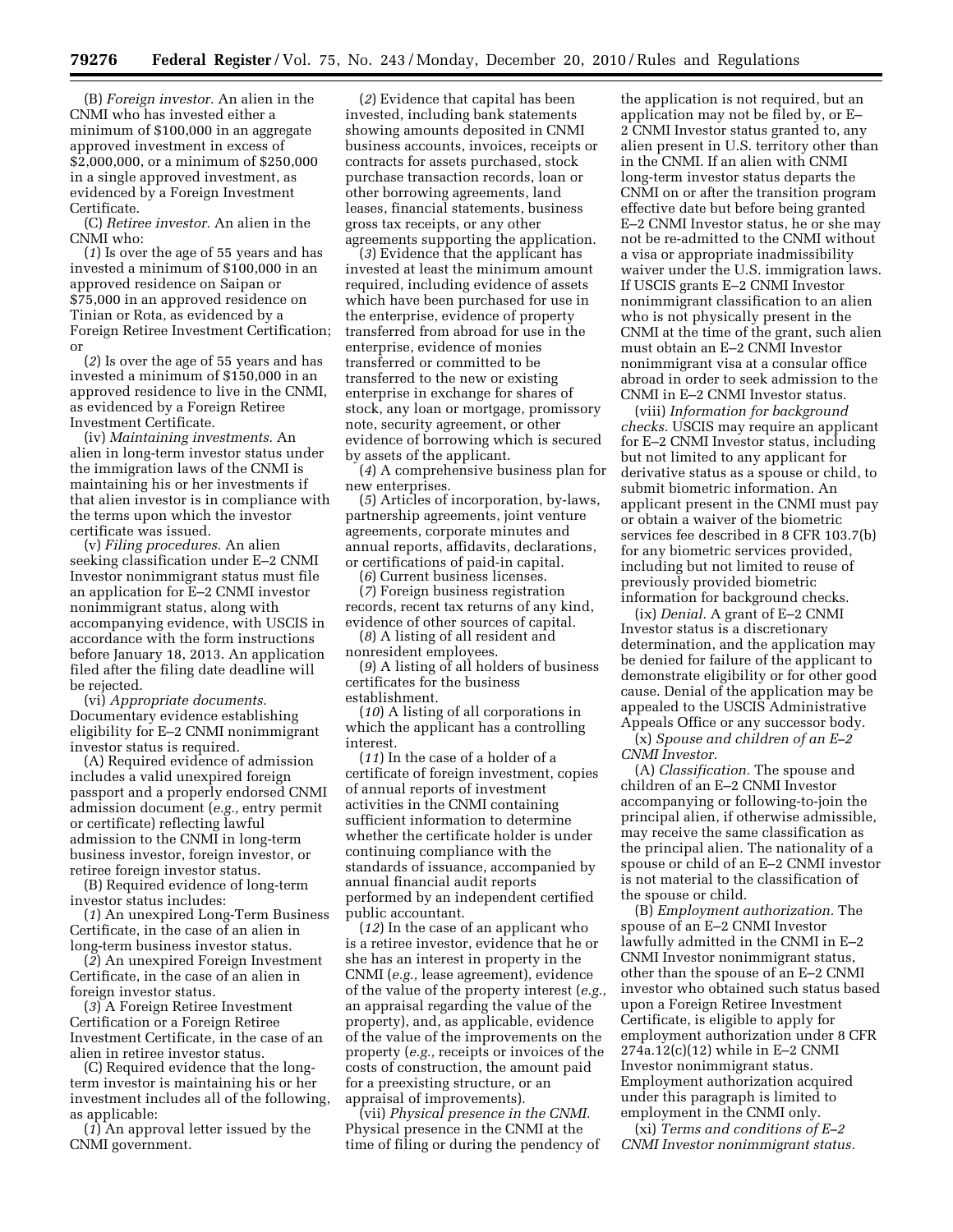(A) *Nonimmigrant status.* E–2 CNMI Investor nonimmigrant status and any derivative status are only applicable in the CNMI. Entry, employment, and residence in the rest of the United States (including Guam) require the appropriate visa or visa waiver eligibility. An E–2 CNMI Investor who enters, attempts to enter or attempts to travel to any other part of the United States without the appropriate visa or visa waiver eligibility, or who violates conditions of nonimmigrant stay applicable to any such authorized status in any other part of the United States, will be deemed to have violated the terms and conditions of his or her E–2 CNMI Investor status. An E–2 CNMI Investor who departs the CNMI will require an E–2 CNMI investor visa for readmission to the CNMI as an E–2 CNMI Investor.

(B) *Employment authorization.* An alien with E–2 CNMI Investor nonimmigrant status is only employment authorized in the CNMI for the enterprise that is the basis for his or her CNMI Foreign Investment Certificate or Long-Term Business Certificate, to the extent that such Certificate authorized such activity. An alien with E–2 CNMI Investor nonimmigrant status based upon a Foreign Retiree Investor Certificate is not employment authorized.

(C) *Changes in E–2 CNMI investor nonimmigrant status.* If there are any substantive changes to an alien's compliance with the terms and conditions of qualification for E–2 CNMI Investor nonimmigrant status, the alien must file a new application for E– 2 CNMI Investor nonimmigrant status, in accordance with the appropriate form instructions to request an extension of stay in the United States. Prior approval is not required if corporate changes occur that do not affect a previously approved employment relationship, or are otherwise non-substantive.

(D) *Unauthorized change of employment.* An unauthorized change of employment to a new employer will constitute a failure to maintain status within the meaning of section 237(a)(1)(C)(i) of the Act.

(E) *Periods of admission.* (*1*) An E–2 CNMI Investor may be admitted for an initial period of not more than two years.

(*2*) The spouse and children accompanying or following-to-join an E–2 CNMI Investor may be admitted for the period during which the principal alien is in valid E–2 CNMI Investor nonimmigrant status. The temporary departure from the United States of the principal E–2 CNMI Investor shall not affect the derivative status of the

dependent spouse and children, provided the familial relationship continues to exist and the principal alien remains eligible for admission as an E–2 CNMI Investor.

(xii) *Extensions of stay.* Requests for extensions of E–2 CNMI Investor nonimmigrant status may be granted in increments of not more than two years, until the end of the transition period. To request an extension of stay, an E–2 CNMI Investor must file with USCIS an application for extension of stay, with required accompanying documents, in accordance with the appropriate form instructions. To qualify for an extension of E–2 CNMI Investor nonimmigrant status, each alien must demonstrate:

(A) Continuous maintenance of the terms and conditions of E–2 CNMI Investor nonimmigrant status;

(B) Physical presence in the CNMI at the time of filing the application for extension of stay; and

(C) That he or she did not leave during the pendency of the application.

(xiii) *Change of status.* An alien lawfully admitted to the United States in another valid nonimmigrant status who is continuing to maintain that status may apply to change nonimmigrant status to E–2 CNMI Investor in accordance with paragraph (e)(21) of this section, if otherwise eligible, including but not limited to having been in CNMI long-term investor status on the transition date and within the period provided by paragraph  $(e)(23)(v)$  of this section.

(xiv) *Expiration of initial transition period.* Upon expiration of the initial transition period, the E–2 CNMI Investor nonimmigrant status will automatically terminate.

(xv) *Fee waiver.* An alien applying for E–2 CNMI Investor nonimmigrant status is eligible for a waiver of the required fee for an application based upon inability to pay as provided by 8 CFR 103.7(c)(1).

(xvi) *Waiver of inadmissibility for applicants present in the CNMI.* An applicant for E–2 CNMI Investor nonimmigrant status, who is otherwise eligible for such status and otherwise admissible to the United States, and who has provided all appropriate documents as described in paragraph (e)(23)(vi) of this section, may be granted a waiver of inadmissibility under section 212(d)(3)(A)(ii) of the Act, including the grounds of inadmissibility described in sections  $212(a)(6)(A)(i)$  (to the extent such grounds arise solely because of the alien's presence in the CNMI on November 28, 2009) and  $212(a)(7)(B)(i)(II)$  of the Act, for the purpose of granting the E–2 CNMI Investor nonimmigrant status. Such

waiver may be granted without additional form or fee required. In the case of an application by a spouse or child as described in paragraph  $(e)(23)(x)$  of this section who is present in the CNMI, the appropriate documents required for such waiver are a valid unexpired passport and evidence that the spouse or child is lawfully present in the CNMI under section 1806(e) of title 48, U.S. Code (which may include evidence of a grant of parole by USCIS or by the Department of Homeland Security pursuant to a grant of advance parole by USCIS in furtherance of section 1806(e) of title 48, U.S. Code). \* \* \* \* \*

**PART 274a—CONTROL OF EMPLOYMENT OF ALIENS** 

■ 3. The authority citation for part 274a is revised to read as follows:

**Authority:** 8 U.S.C. 1101, 1103, 1324a; 48 U.S.C. 1806; 8 CFR part 2.

■ 4. Section 274a.12 is amended by:

■ a. Adding a new paragraph (b)(22); and by

■ b. Adding a new paragraph (c)(12) to read as follows:

## **§ 274a.12 Classes of aliens authorized to accept employment.**

\* \* \* \* \*

(b) \* \* \*

(22) An alien in E–2 CNMI Investor nonimmigrant status pursuant to 8 CFR 214.2(e)(23). An alien in this status may be employed only by the qualifying company through which the alien attained the status. An alien in E–2 CNMI Investor nonimmigrant status may be employed only in the Commonwealth of the Northern Mariana Islands for a qualifying entity. An alien who attained E–2 CNMI Investor nonimmigrant status based upon a Foreign Retiree Investment Certificate or Certification is not employmentauthorized. Employment authorization does not extend to the dependents of the principal investor (also designated E–2 CNMI Investor nonimmigrants) other than those specified in paragraph (c)(12) of this section;

- \* \* \* \* \*
- (c) \* \* \*

(12) An alien spouse of a long-term investor in the Commonwealth of the Northern Mariana Islands (E–2 CNMI Investor) other than an E–2 CNMI investor who obtained such status based upon a Foreign Retiree Investment Certificate, pursuant to 8 CFR 214.2(e)(23). An alien spouse of an